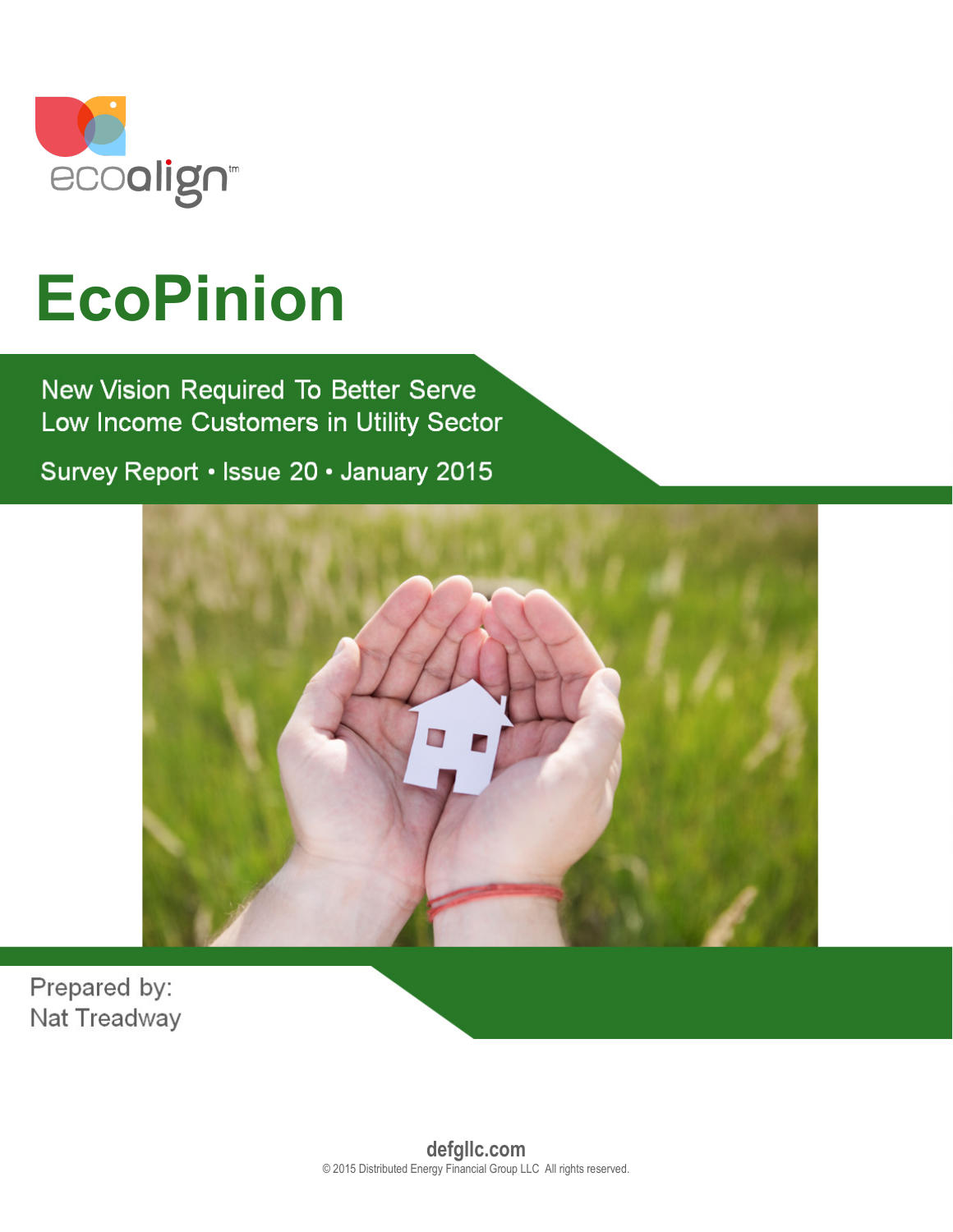

# **EcoPinion Consumer Survey Report**

**New Vision Required To Better Serve Low Income Customers In The Utility Sector**

## **January 2015**

# **Introduction**

It is apparent that the Great Recession is not over for many American households that earn less than \$50,000 per year. Despite significant and focused efforts by utilities, government and low income advocates, millions of Americans continue to struggle to pay their utility bills. A new vision is required to better serve these Americans.

In 1978, The Who recorded "New Song":

*I write the same old song with a few new lines And everybody wants to cheer it I write the same old song you heard a good few times Admit you really want to hear it.*

Low income consumers have heard "a few new lines" over and over again, played within that "same old song." Some people are well served and others are stuck in an old groove that does not serve them well.<sup>[1](#page-1-0)</sup> However, relatively little market research has been done to actually ask low income customers what would be most helpful to better serve them. This survey was designed to look at low income households and their need to pay utility bills.

EcoAlign, a strategic marketing agency focused on energy and environment, and DEFG, a management consulting firm specializing in energy, partnered to conduct a survey using the Russell Research Omnibus Methodology. The DEFG team worked with members of the Low Income Energy Issues Forum<sup>[2](#page-1-1)</sup>

<span id="page-1-0"></span> $1$  My apologies to anyone unfamiliar with The Who with the grooves and scratches on vinyl records. (Among some young audiophiles, records are making a comeback.)  $\overline{a}$ 

<span id="page-1-1"></span> $2$  The Low Income Energy Issues Forum (LIEIF), managed by DEFG, is focused on innovative and integrated policies and approaches to help close the widening gap between what vulnerable energy consumers can pay and their current utility bills. The Forum is comprised of utilities, regulators, energy assistance administrators and others who want to take a fresh look at the best ways to provide utility services and bill payment assistance to low-income energy consumers. To learn more, contact Nat Treadway, [ntreadway@defgllc.com.](mailto:ntreadway@defgllc.com)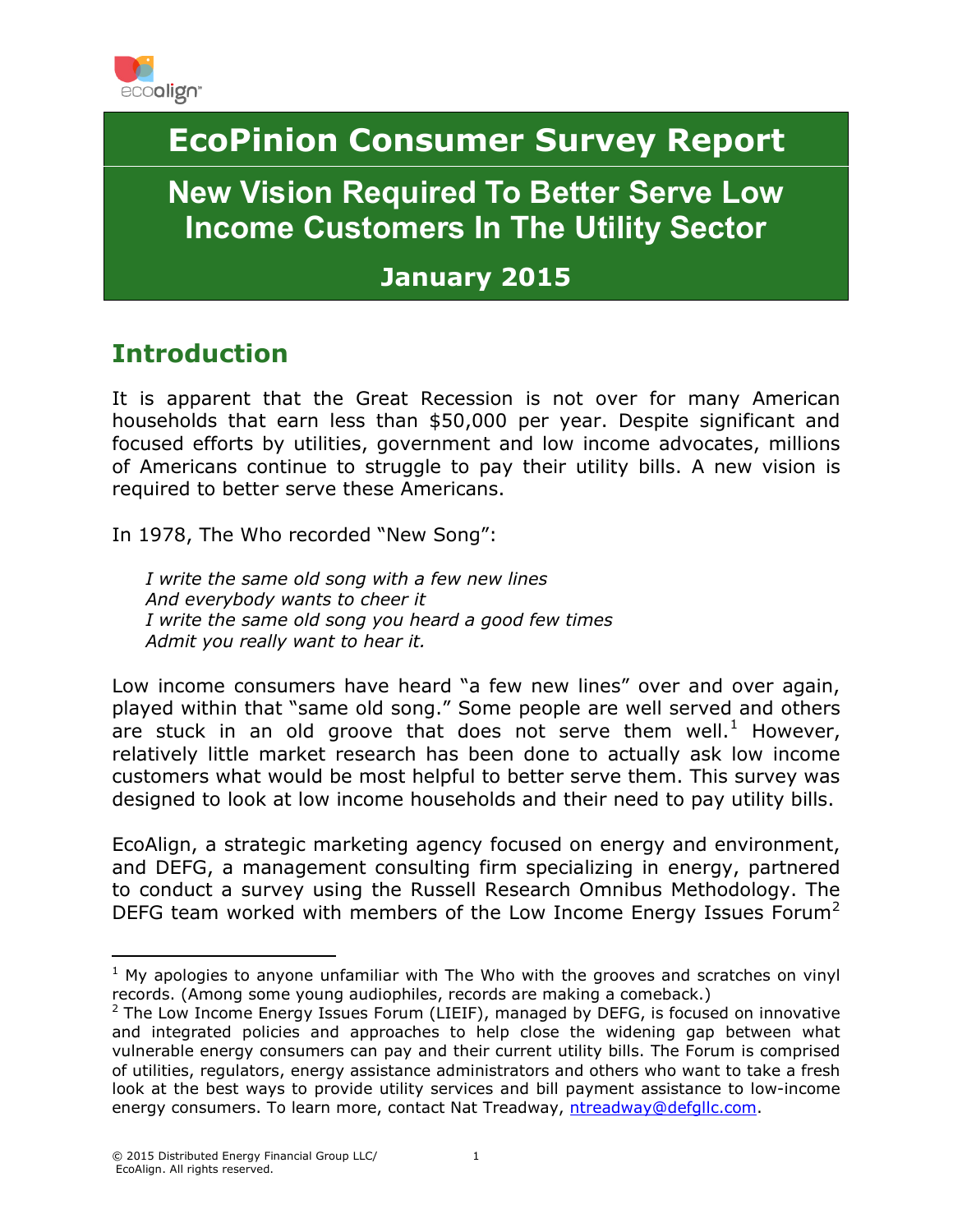

to develop a 16-question survey instrument. Between November 21 and 24, 2014, Russell Research conducted Internet interviews with 723 adults—18 years or older—whose annual household incomes were under \$50,000.

The questions focus on the difficulties that households face in paying their utility bills, and the services they rely on for assistance. We want to improve our understanding of how best to communicate with consumers; the level of monthly savings that attracts their attention; the types of new programs that might gain traction. Our focus is on helping households better manage utility bills and the household budget.

To understand the current "song" that low income households hear, it is useful to make an analogy to another essential of our daily lives: food.

The kitchen may contain hundreds of food items. Imagine a scenario comprised of weekly trips to the grocery store. What if you picked up only the essentials each week. In this scenario, the shelves do not indicate the price of any food item. At checkout, your total is calculated, but you are not told the cost, and payment is not yet required. The grocery clerk assures you that an accurate bill will be sent at month's end. You make three more weekly trips, and then receive a bill for one month's groceries. There is no itemization on the bill. You have a few weeks to pay. If you cannot pay, you receive a warning. Eventually, you are not allowed to shop for groceries at that store—or at any store!

For nearly a century, electric utilities have read the meter each month and billed for the total electricity consumed. As with the many food items in the kitchen, our homes contain hundreds of items (electricity-consuming, enduse devices), but no cost itemization is ever provided. We have little information about the cost to operate any particular device. Normally, the bill arrives after the electricity has been consumed. If you cannot pay, you receive a warning. Eventually, service is disconnected.

For several decades the electric industry has talked about regulatory reform. Many useful programs have been created to educate consumers, encourage investments in energy efficiency, provide better pricing signals, or educate consumers about how to conserve. But at a basic level, most consumers receive a bill after they consume the electricity, and they receive little to no information about the cost of operating any of the many devices in their homes. They have relatively few tools available to manage costs. Some people believe that it is not possible to manage utility costs.

This survey is focused on consumers' perceptions regarding the ease or difficulty in lowering the monthly utility bill. Consumers who consider it easy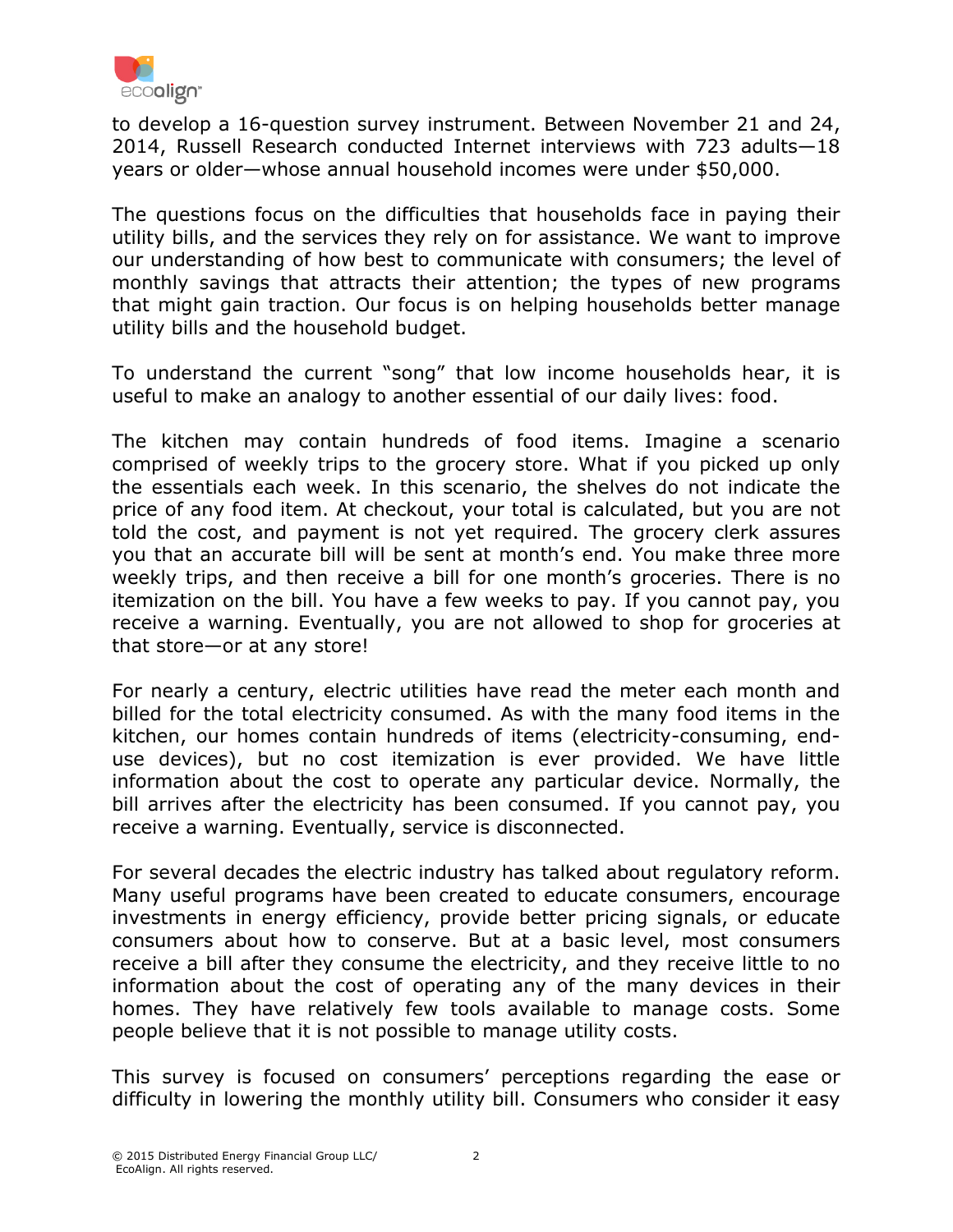

to reduce their usage are likely well positioned to participate in a program and manage the household budget. Consumers who view their usage and/or utility bill as firm, fixed and unchangeable are in a poor position to help themselves. First, we must understand who these consumers are and why they think the way they do. Next, we must understand how the "song" must be reformed. New programs and offerings must be developed to put consumers in control of the household budget. Finally, we must understand how to educate consumers about the new programs and offerings so they can take action.

DEFG and the Low Income Energy Issues Forum are interested in developing a new vision of what is possible in the utility sector. We will build upon what is working in regard to payment assistance and other traditional approaches in combination with a new commitment to customer-driven innovation and change. Our research findings point to the fact that low income consumers would welcome new approaches to manage energy usage, control the utility bill and manage household budgets.

# **Five Themes**

- **The problem is significant.** The great recession is not over for American households earning less than \$50,000 per year. Households with low to moderate incomes continue to struggle to pay utility bills. During the period 1999-2013, income growth was flat and energy costs increased 10 percent in the U.S. on an inflation-adjusted basis. $3$ Program funding to help people pay utility bills is declining.
- **Change is coming.** The existing approaches to customer education and interaction are being challenged. Technologies are changing how people live and interact. Consumers have greater access to information, and consumer preferences are changing due to generational shifts.
- **Policy reform is inevitable.** The electric utility industry has new players who are bringing new technologies and services to the demand side of the industry. The twentieth century was marked by dramatic improvements in scale and scope of power production, and the industry stakeholders (generation utilities, fuel and power companies, industrial cogenerators) were active in policy making. New players (from telecommunications, metering, customer systems, software, energy

 $\overline{a}$ 

<span id="page-3-0"></span><sup>3</sup> See: Conn, D., Quinn, C., Simon, T. A., & Treadway, N. (2014). *Energy Affordability and Energy Service Choices: Three Perspectives*. Distributed Energy Financial Group LLC. [http://defgllc.com/publication/energy-affordability-and-energy-service-choices-three](http://defgllc.com/publication/energy-affordability-and-energy-service-choices-three-perspectives/)[perspectives/](http://defgllc.com/publication/energy-affordability-and-energy-service-choices-three-perspectives/)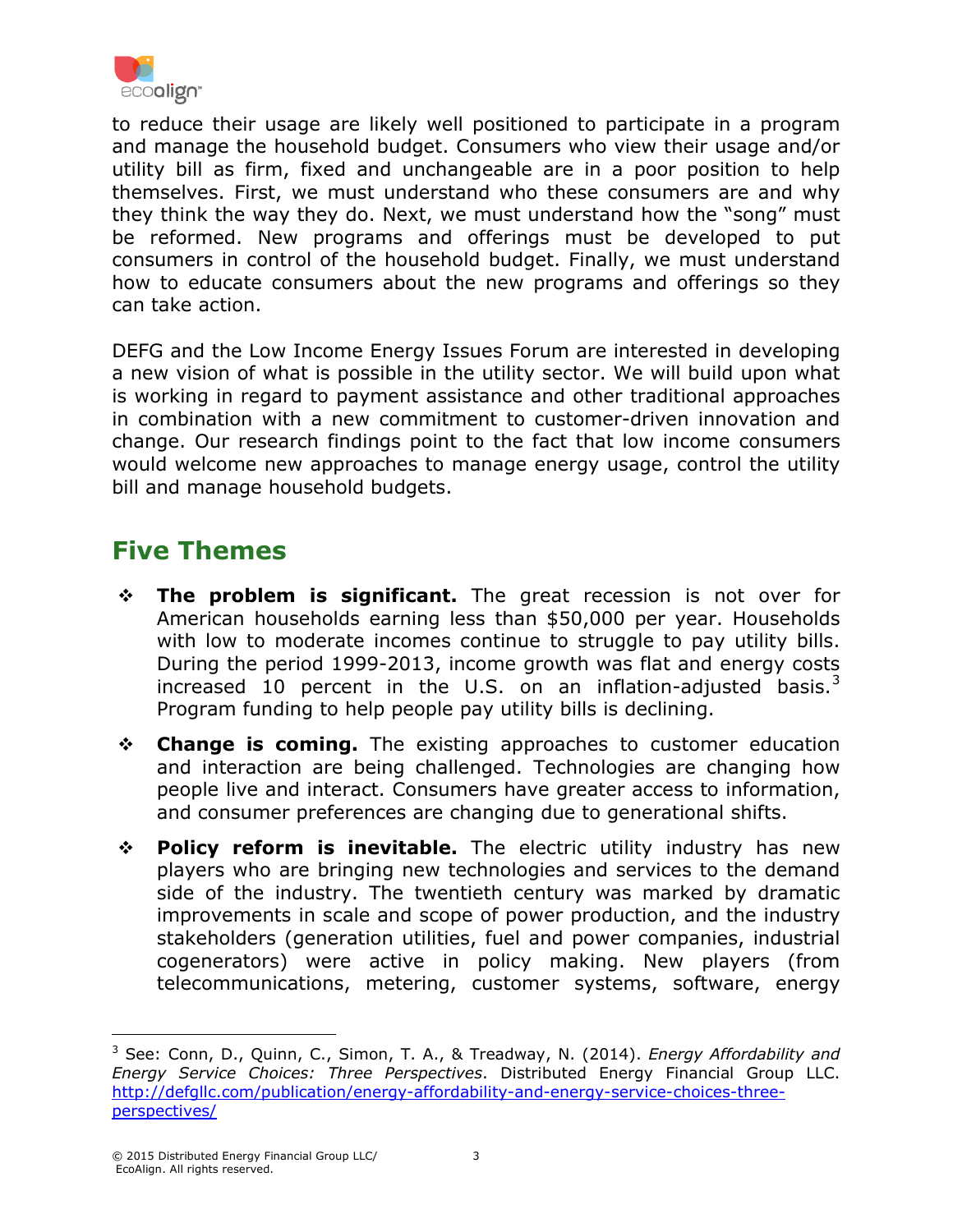

efficiency, demand response, on-site power facilities) have entered the marketplace and they are becoming active in policy making.

- **The pressure to manage costs is rising.** Utilities are aware that one percent bad debt results in higher rates for everyone. Other customerdriven costs are significant, such as the cost of administering assistance programs and the burden on a utility call center when people make payment arrangements. The costs and value of various programs must be analyzed in order to lower the costs for all consumers, as well as to improve the overall sense of fairness of the ratemaking process.
- **Assumptions about consumers must be questioned.** Access to new technologies—particularly mobile phones—must alter traditional assumptions about low income customers. Once the smart phone is in the consumers' hands, their ability to conduct new transactions, access information, and participate in new programs can increase. Many assumptions about how to serve low income customers can be revised in light of the customers' increased awareness and access to information. As expectation rise, so too must the quality of the utilities' websites, programs, rates and offerings. Low income customers include many distinct segments, representing a broad range of needs and preferences. Traditional assumptions must be replaced with more recent research and findings.

# **Top-Line Findings**

- $\cdot \cdot$  Four in ten households with incomes under \$50,000 have trouble paying utility bills at least once in a while.
	- Renters and younger consumers (18-55 years old) are significantly more likely to have trouble paying their electric and heating bills, at least once in a while, compared to other consumers.
	- One in ten renters and younger consumers have this problem often.
	- Two thirds of households that received payment assistance<sup>[4](#page-4-0)</sup> this past year have trouble paying bills at least once in a while.
	- Four in five households that made payment arrangements this past year have trouble paying bills at least once in a while.
- $\div$  One in eight households received some type of payment assistance for utility bills this past year.

<span id="page-4-0"></span><sup>&</sup>lt;sup>4</sup> "Payment assistance" was purposely not defined by source of the funds. The respondents could think in terms of payment or bill assistance from utilities, government funding or social service agencies and organizations. l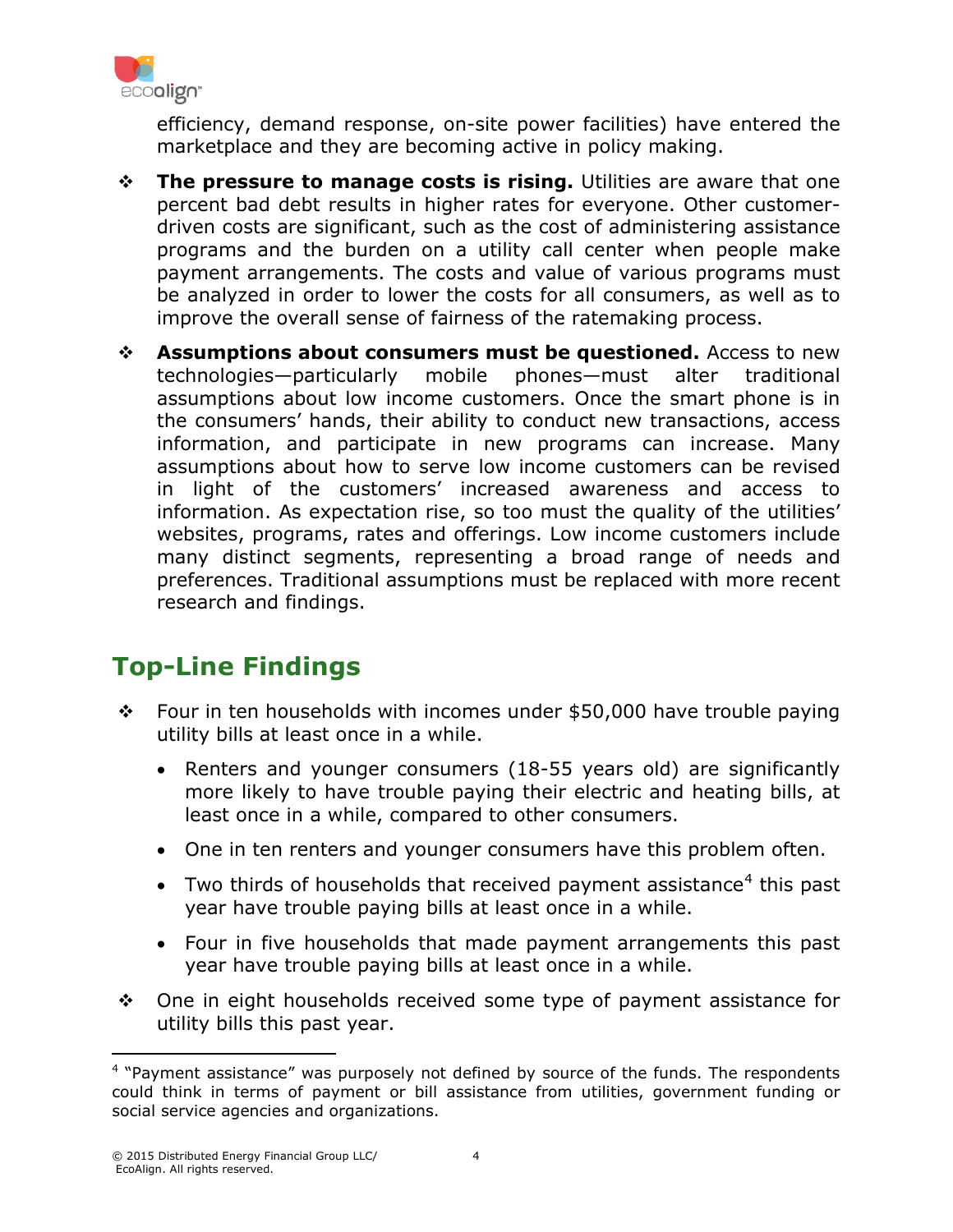

- There were no noticeable differences based on age, gender, or home ownership.
- $\div$  One in five households made a payment arrangement with the utility this past year.
	- This figure doubles for households that had trouble paying utility bills or those that received payment assistance during the past year.
- ❖ A majority of households find it hard or challenging to save money on electric or heating bills.
	- One in ten find it "nearly impossible" to reduce the utility bill.
	- An additional one in four says it is "very challenging."
	- Four in ten say it is "somewhat challenging."
	- That is, three out of four respondents find it at least "somewhat challenging" to save money on electric or heating bills.



*Difficulty Saving Money on Electric and Heating Bills (vs. Trouble Paying or Assistance Paying or Payment Arrangements)[5](#page-5-0)*

• In contrast, only one in six respondents say it is "easy" to save money on electric or heating bills.

<span id="page-5-0"></span> $5$  Question 2: How hard is it to save money on your electric and heating bills? (Note: This chart presents the results as compared to responses to three other questions, Q.1 dealing with trouble paying bills, Q.3 dealing with payment assistance, and Q.7 dealing with payment arrangement. See the appendix.)  $\overline{a}$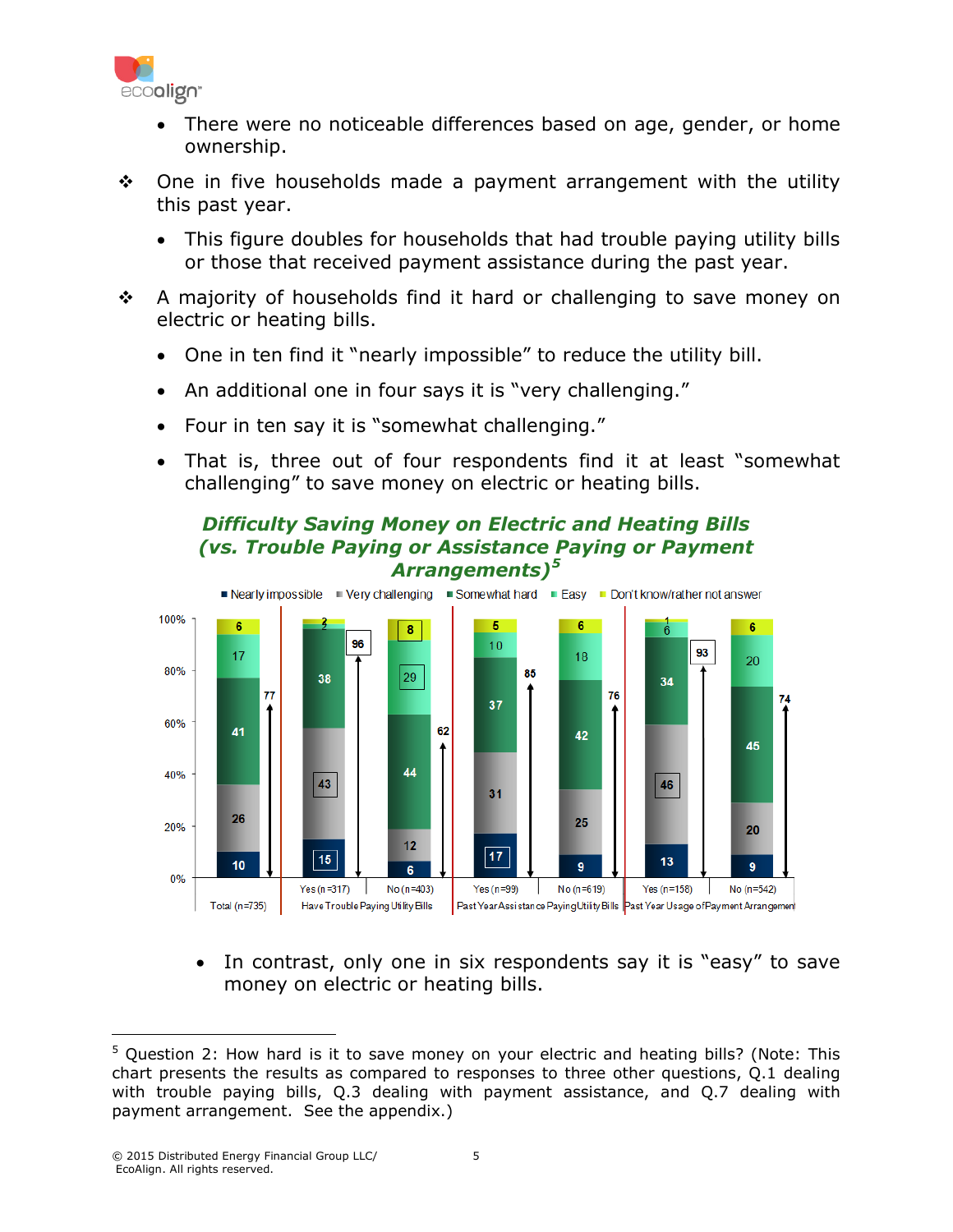

- Women are significantly more likely than men to find it hard to save money on their utility bills.
- Nearly all the respondents who have trouble paying their utility bills or who have used a payment arrangement in the past year have difficultly saving money on these bills. These levels are significantly higher than those without these payment issues.
- \* Among seven types of monthly bills received by households and listed in our question, the utility bills (especially the electric bills) are given priority status when cash is limited.
	- Seven out of ten consumers will pay their utility bills (electric, heating, water or sewer) before paying their cable TV or telephone service bills or making loan payments.
	- The majority of the utility bills are represented by electric, with half of these adults saying that when their cash is limited they will chose to pay their electric bill first, before any of their other bills.
- $\div$  Three out of four respondents find the information provided by utility companies to help customers manage their bills to be at least "somewhat useful." Nearly half find utility communications "easy to understand."
	- No significant differences in usefulness of the communications were seen based on gender, age, or home ownership.
	- In terms of understanding, the older respondents were significantly more likely to find these communications "easy to understand."
	- Those who have no trouble paying their utility bills were also significantly more likely to find these communications "easy to understand."
- Overall, one out of five lower income households made a payment arrangement with their utility company during the past year.
	- Four out of ten of those who have trouble paying their utility bills made use of payment arrangements.
	- Those who have used a payment arrangement are most likely to describe the experience as "easy", followed by "helpful" or "embarrassing."
- While there is a variety of assistance programs available, awareness and usage of these programs is limited and consumers are looking for more information on available options.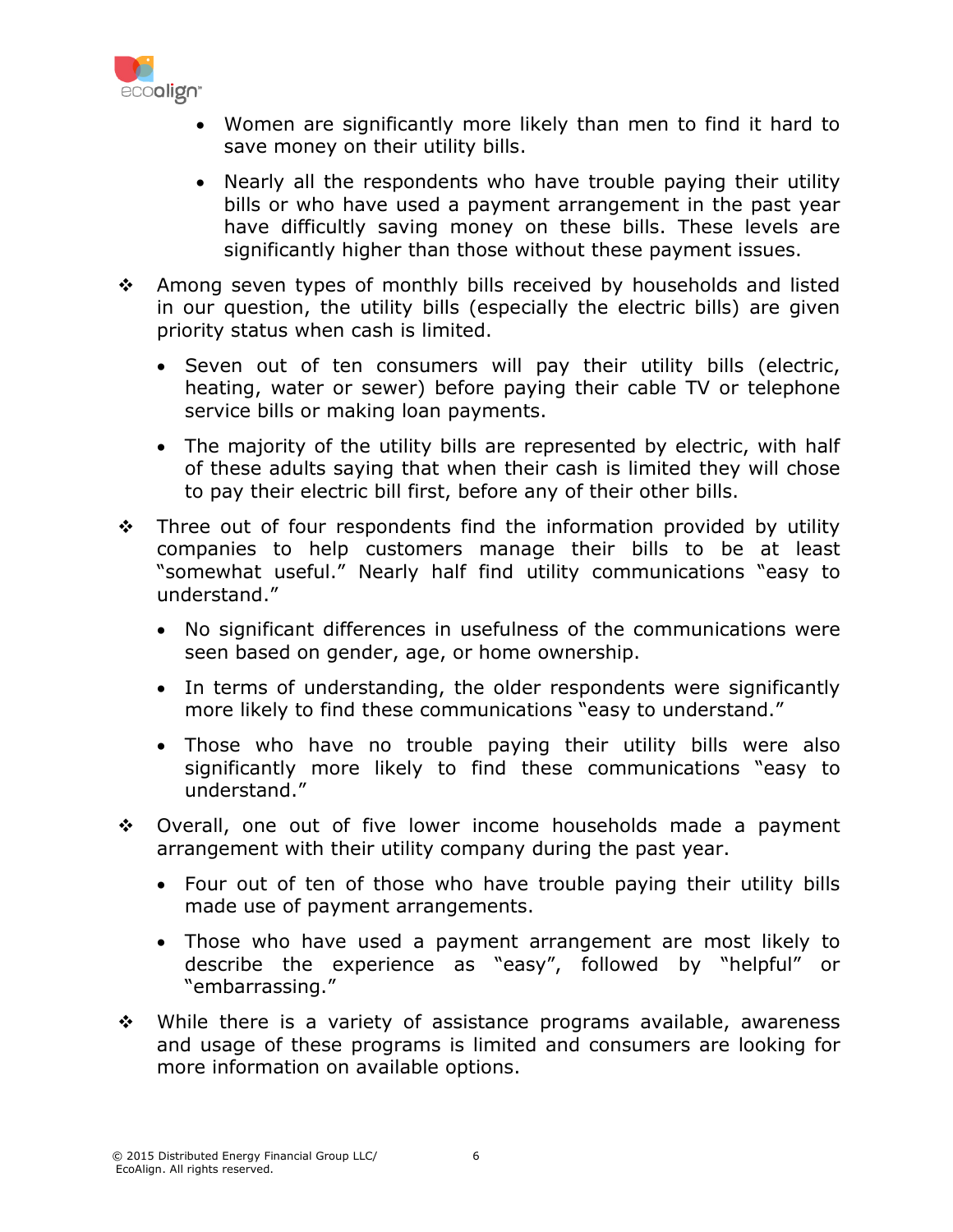

- $\div$  The two most practical and useful programs that a utility company could offer to anyone having trouble paying their bills were "extended payments" and "more frequent payments without fees."
- $\cdot \cdot$  Three in ten respondents would like more information on the various types of payment arrangements or payment assistance options that are available.
	- Interest is significantly higher among younger adults and renters.
	- Interest is significantly higher among those who have trouble paying their utility bills, and those who received some type of payment assistance during the past year, and those who made a payment arrangement with the utility during the past year.

#### *Want More Information On Types of Payment Arrangements Available (vs. Trouble Paying or Assistance Paying or Payment Arrangements)[6](#page-7-0)*



- $\div$  Fewer than one third of respondents were aware of five listed programs available to either help manage bill payments or help conserve energy.
	- Awareness is highest among those who have made a bill payment arrangement during the past year, with one third aware of this program.

<span id="page-7-0"></span> $6$  Q.9: Would you like more Information on the various types of payment arrangements or payment assistance options that are available? (Note: This chart presents the results as compared to responses to three other questions, Q.1 dealing with trouble paying bills, Q.3 dealing with payment assistance, and Q.7 dealing with payment arrangement. See the appendix.) l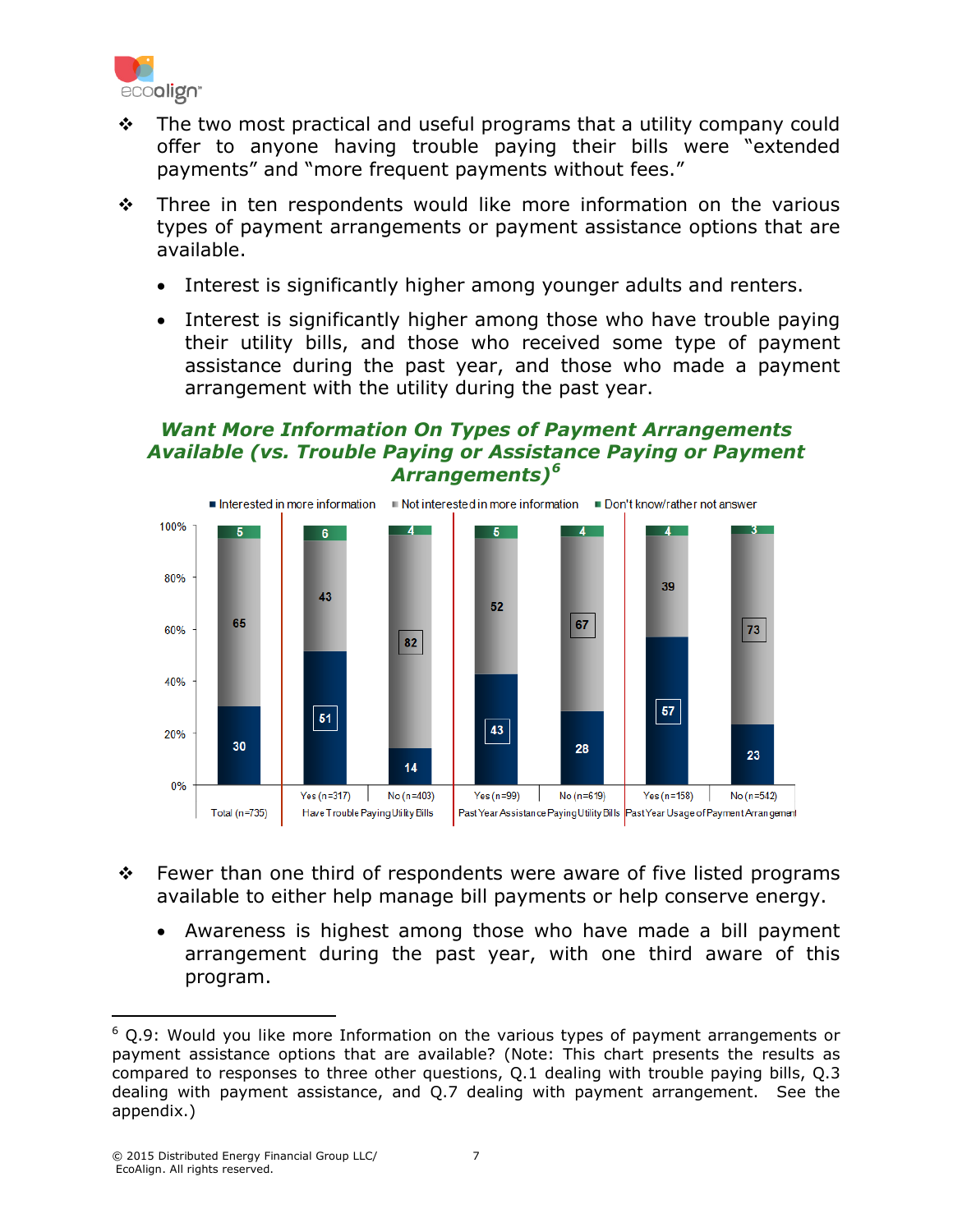

- Awareness of the various conservation programs is approximately one in five, while utility rate discounts are virtually unknown to these consumers.
- Awareness of these programs is significantly higher among older adults and those who have received some type of payment assistance during the past year. Home owners had significantly higher awareness of bill payment arrangements.
- \* More than half of these adults have never used any of the five listed programs to help manage their monthly bills. Of the available programs, the most often used was the bill payment arrangement, with nearly three out of ten having ever used it.
	- Consumers who have trouble paying their bills or who have used some type of payment or assistance program in the past year were significantly more likely to have used one of these programs in the past.
- Consumers are most likely to hear about energy savings programs via communications from their utility company. People view the utility as the primary trustworthy source of information about energy savings.
	- Half of these adults learned about energy savings programs directly from their utility company, either in their bill or through emails.
	- Word-of-mouth, news stories, or utility website information was the source of information among one fourth of these adults.
- $\cdot$  Respondents were fairly evenly divided regarding how much savings they needed in order to participate in energy or bill savings programs.
	- 28 percent would want to see savings of \$1-\$20 monthly
	- 27 percent were looking for savings of \$20-\$30
	- 33 percent would need to save \$30 or more monthly to participate.
	- Households that have trouble paying electric and heating bills at least once in a while are more likely to require more money to participate in an energy or bill savings program than those who do not have trouble paying utility bills.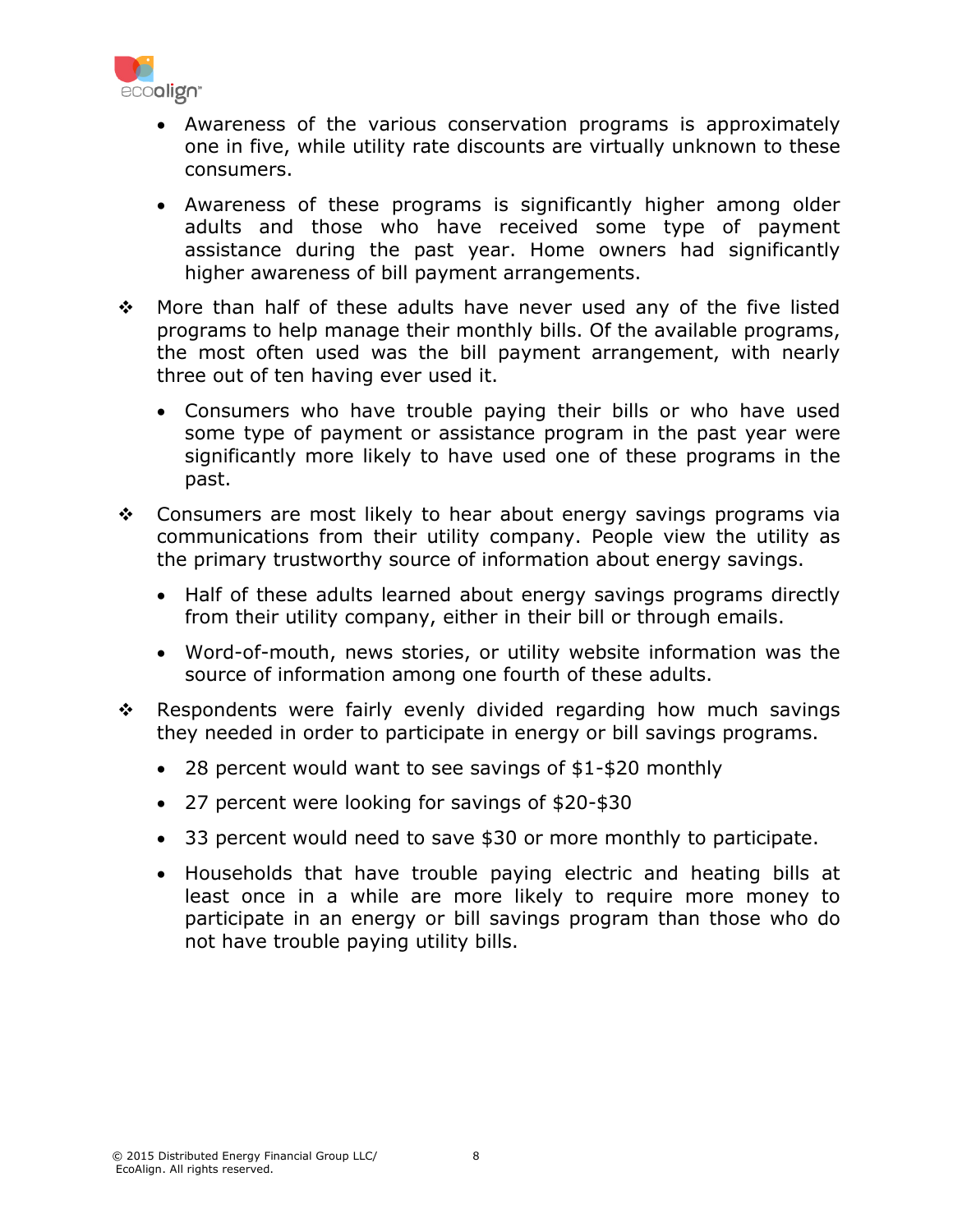

#### *How Much Would Need to Save to Participate in Energy/Bill Savings Program (vs. Trouble Paying or Assistance Paying or Payment Arrangements)[7](#page-9-0)*



- \* Approximately three in four respondents expressed at least some interest in participating in a program that would let them set specific energy savings goals, provide daily information about how they did dayby-day, and provide matching incentives for dollars saved.
	- Interest was significantly higher among younger adults.
	- Nearly one half of consumers who claim that they have trouble paying bills or who made payment arrangements with utilities during the past year are very interested in this program. Nearly nine out of ten have some level of interest.
- $\div$  Nearly half the respondents expressed interest in a mobile app that would provide information about cash or bill assistance programs, energy efficiency or conservation programs, as well as information about how to enroll in these programs.
	- The likelihood to download and use such an app was significantly higher among younger adults and renters.

l

<span id="page-9-0"></span> $7$  O.14: How much would you need to save to be interested in participating in an energy or bill savings program? (Note: This chart presents the results as compared to responses to three other questions, Q.1 dealing with trouble paying bills, Q.3 dealing with payment assistance, and Q.7 dealing with payment arrangement. See the appendix for more on these questions.)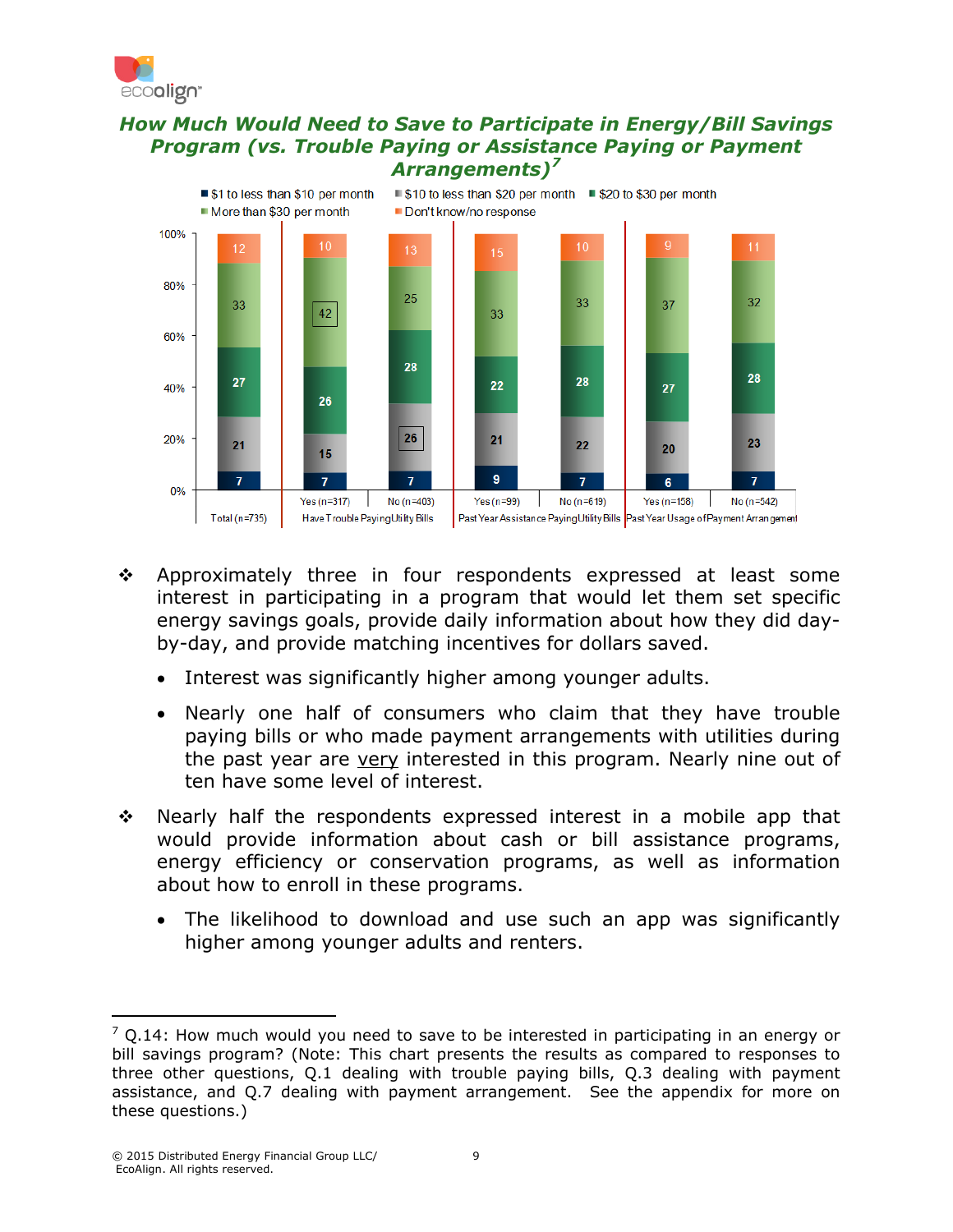

• One in four customers who had trouble playing, received payment assistance or made payment arrangements during the past year, are very likely to use a mobile app.

## **What Does It All Mean?**

The cutoff for participation in this survey was approximately the median household income in the U.S., so the survey represents about one half of all U.S. households. Since there are 115.6 million households, we can conclude that about 21 million households are having trouble paying their electric or heating bills at least once in a while. $8$  Similar calculations reveal about 6 million who claim to have received some type of payment assistance during the past year, and about 11 million who claim to have made a payment arrangement with the utility in the past year.

- $\cdot$  The respondents who claim the greatest difficulty in paying utility bills are much less likely to say it is easy to save money. This represents a cycle of dependence that must be broken.
	- Those who need the most help are the least likely to know how to lower utility bills, or even to understand that savings is possible.
	- People who receive energy assistance have less motivation to participate in energy-savings programs. Accepting that energy saving is possible would undercut the rationale for assistance.
	- Utilities that do a good job at providing payment assistance or in helping consumers to make payment arrangements may influence their ability to promote energy efficiency or encourage conservation. Utilities face a paradox: when programs are potentially conflict with one another, they must decide what is most important.<sup>[9](#page-10-1)</sup>
- $\div$  Payment arrangements are more common than bill payment assistance. There is an opportunity to look at the total cost of each from various perspectives, and to examine alternatives to each approach in order to reduce costs overall.

<span id="page-10-0"></span> $8\,$  A "back-of-the-envelope" calculation: one half of 115 million households in the U.S. (that have less than the median household income), multiplied by 0.86 (the proportion that receives and pays an electric bill), multiplied by 0.43 (the 43 percent who claim to have trouble paying at least once in a while), equals more than 21 million households.  $\overline{a}$ 

<span id="page-10-1"></span> $9$  An even greater impediment to energy efficiency program success is the regulated cost-ofservice and rate design process. Economic efficiency is only one of many criteria that are relied upon in the administrative processes to allocate costs and design retail rates.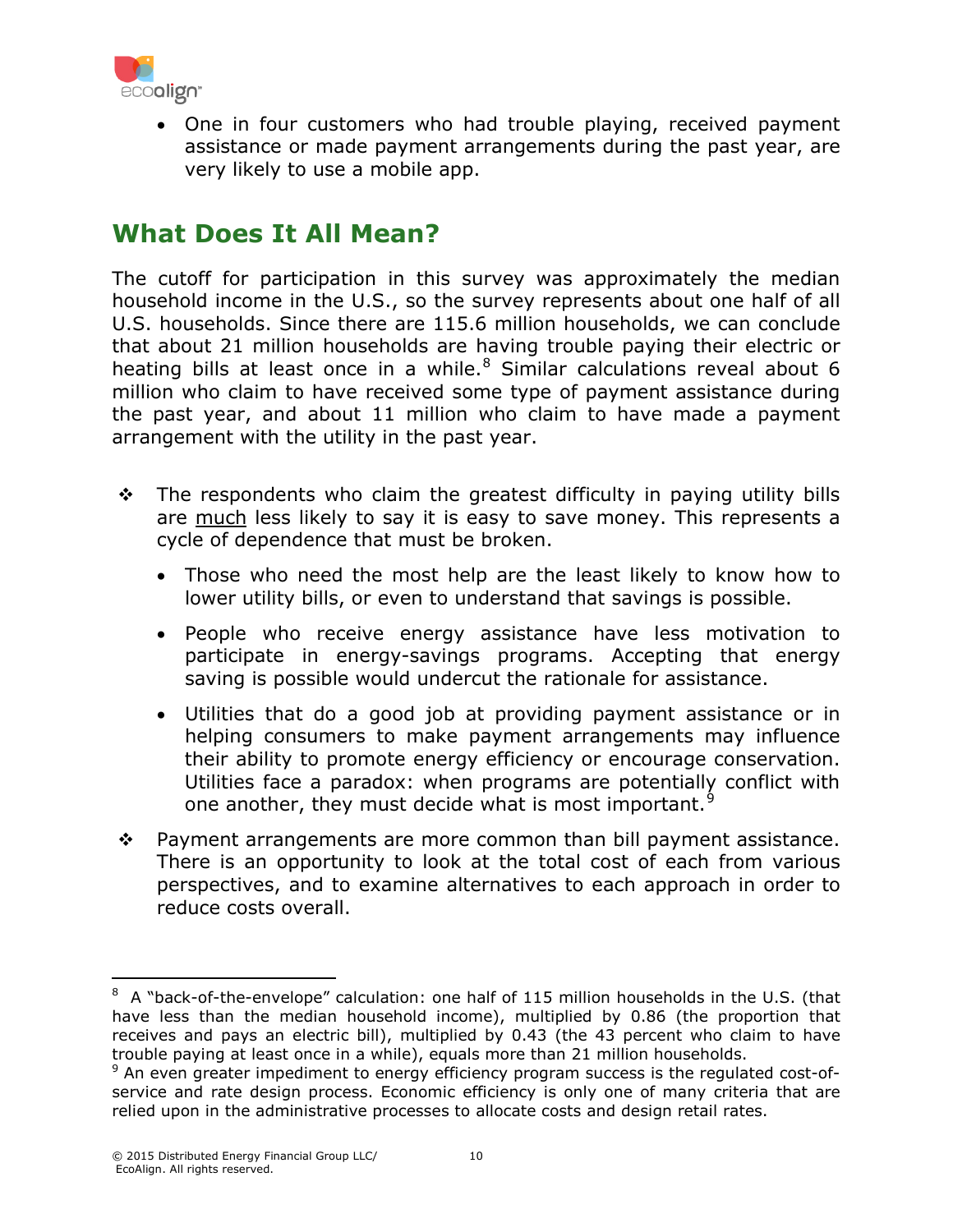

- An integrated and strategic approach is needed to comprehensively consider payment assistance, payment arrangements and energy savings programs. Utilities should ensure that these approaches are integrated.
- Different customer segments are likely to be best served by different approaches and programs. Utilities should develop strategies to move customers from one program to another as they are ready.
- $\div$  There are new opportunities available to use daily usage data from the smart meters.
	- Three in ten respondents are very interested in a program that would help them set an energy savings goals, offer them daily information about usage and costs, and provide incentives for achievements toward the energy savings goal.
	- Three in four showed some level of interest; interest was stronger among younger adults and those who have trouble paying bills.
	- Daily data ought to be translated into an offering that speaks to the "currency" of the consumer: dollars and time. Translating kilowatthour usage into a daily cost (a daily bill) is somewhat easy.
	- Consumers manage the household each day, week and month. It may be rewarding to translate dollars into days of usage. Daily information about utility costs are easily understood by consumers who are used to purchasing other household items in sizes that last for a certain number of days.
	- Daily information, received in a timely manner, can be processed by many consumers. Recent behaviors—such as yesterday's thermostat setting, the outside temperature, the chores or the home's occupancy—are relevant to yesterday's usage.
	- Utility costs are inputs into household management; new ways of communicating may better meet consumers' needs.
- $\div$  There are opportunities for a mobile app that addresses all dimensions of energy and utility bills savings. A comprehensive mobile app would provide information about cash or bill assistance programs, energy efficiency or conservation programs, and how to enroll in these programs.
	- One in four who had trouble playing, received assistance or made payment arrangements are very likely to use a mobile app.
	- Nearly half are somewhat likely; interest was higher among younger adults, renters, and those who have trouble paying their utility bills.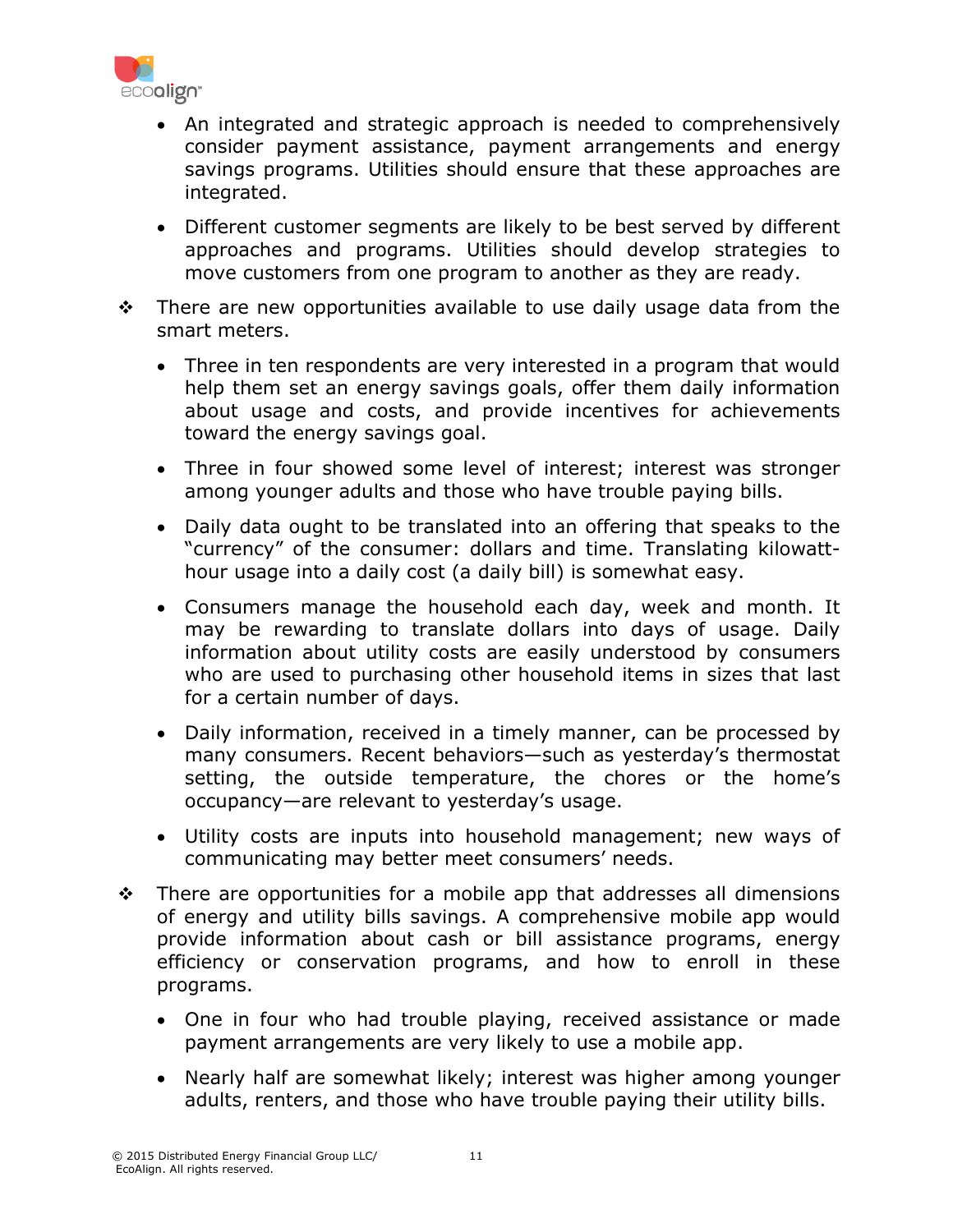

### **Recommendations**

Technology is providing consumers with greater access to information and opportunities for empowerment. Consumer preferences are changing and utilities need to make changes that are consistent with what consumers need and prefer. Once a smart phone is in a consumer's hands, the ability to conduct new transactions, access information, and participate in new programs can increase. As expectation rise, so too must the quality of the utilities' websites, programs, rates and offerings.

The emergence of new stakeholders in the utility industry, including entrants from telecommunications, customer systems and software, energy efficiency and demand response, and on-site power production technologies, has increased the rate of change of policy making. These competitive sectors of the economy closely listen to consumers to understand whether their goods and services will sell. Utilities must also listen more carefully.

Traditional regulatory pressures to lower costs, increase service and ensure fairness in ratemaking will not diminish. Bad debt and the costs of administering programs can raise costs for everyone. There is a need for utilities to assess payment assistance and payment arrangements, compare the costs with alternatives and find new approaches that help customers pay their bills.

Low income customers include many distinct segments, representing a broad range of needs and preferences. The energy consumer's "currency" includes both dollars and time. Because many low income consumers have both money and time constraints, program designers and implementers must ensure that information is supplied at just the right time. Consumers will be most interested in enrollment if the utility is addressing a relevant situation or problem, rather than pushing information out that may be technically sound, but not useful at the moment.

Time may also affect the consumers' sense of what is a fair incentive or what will get their attention. People who have trouble paying their utility bills may need larger incentives to participate in a new program, possibly because their time is extremely limited and therefore more valuable to them.

A significant barrier to new programs and offerings may be that people do not understand that savings are achievable. Respondents who claim the greatest difficulty in paying utility bills are much less likely to say it is easy to save money. Those who need the most help are, according to this survey, the least likely to know how to lower their utility bills, or even to understand that savings is possible on the utility bill.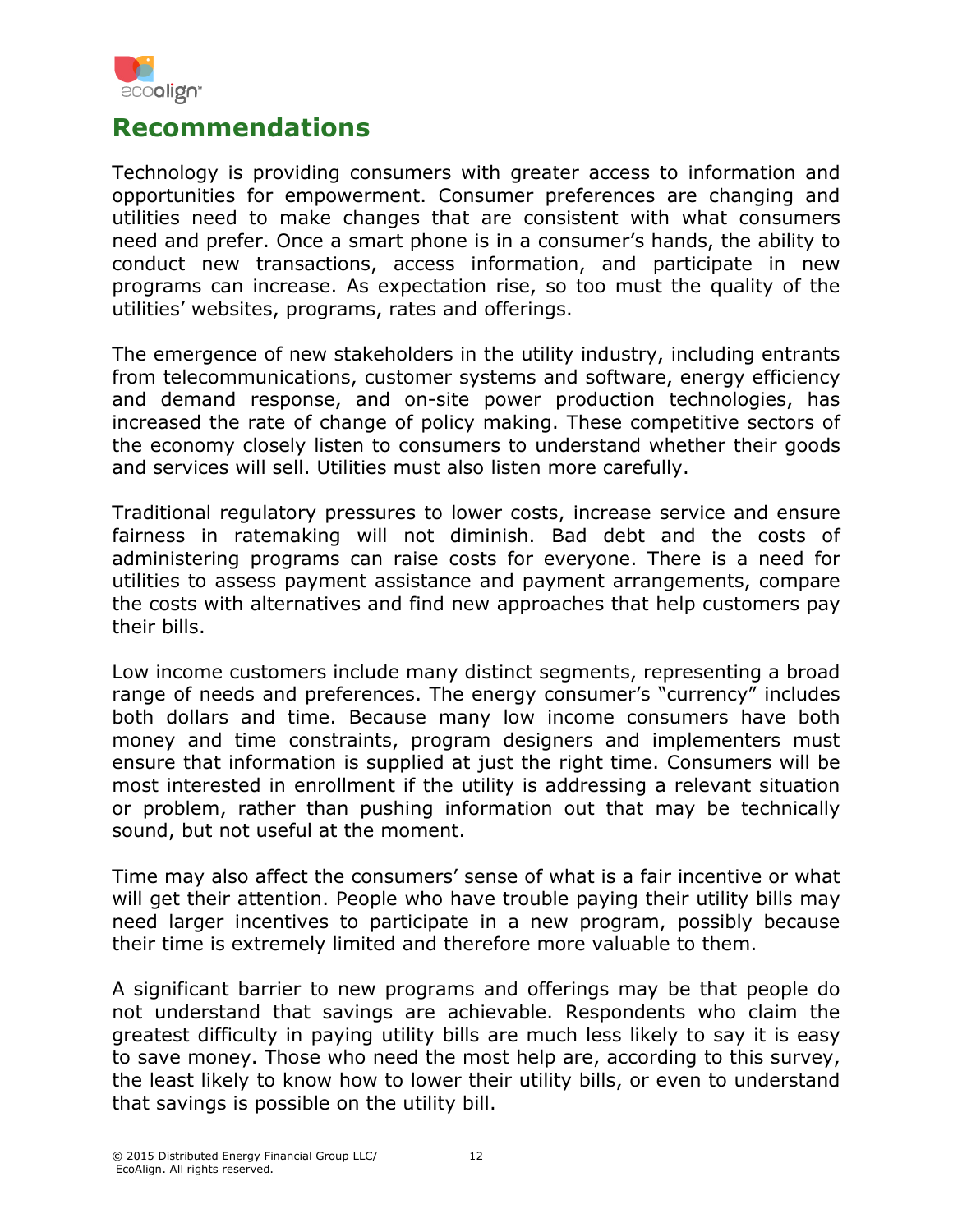

There is an opportunity for utilities to take an integrated and strategic approach to comprehensively reconsider payment assistance, payment arrangements and energy savings programs. Different services place different demands on utility operations, and they operate out of different cost centers. Further, consumers are in different stages of life and circumstances; therefore, different programs are appropriate at different times. A comprehensive strategy is advised to identify different customer segments and to move them in a direction that better meets their needs, and lowers the cost to the utility and other ratepayers.

There is a need to utilities to increase experimentation with new programs and offerings. The smart grid can offer useful information, and there is a challenge to package the information in a program that people find useful. The two approaches tested here—daily information and mobile apps—each showed promise in terms of interest by respondents. A pilot program approach is needed to test different approaches and to receive regulatory approvals for new services to consumers.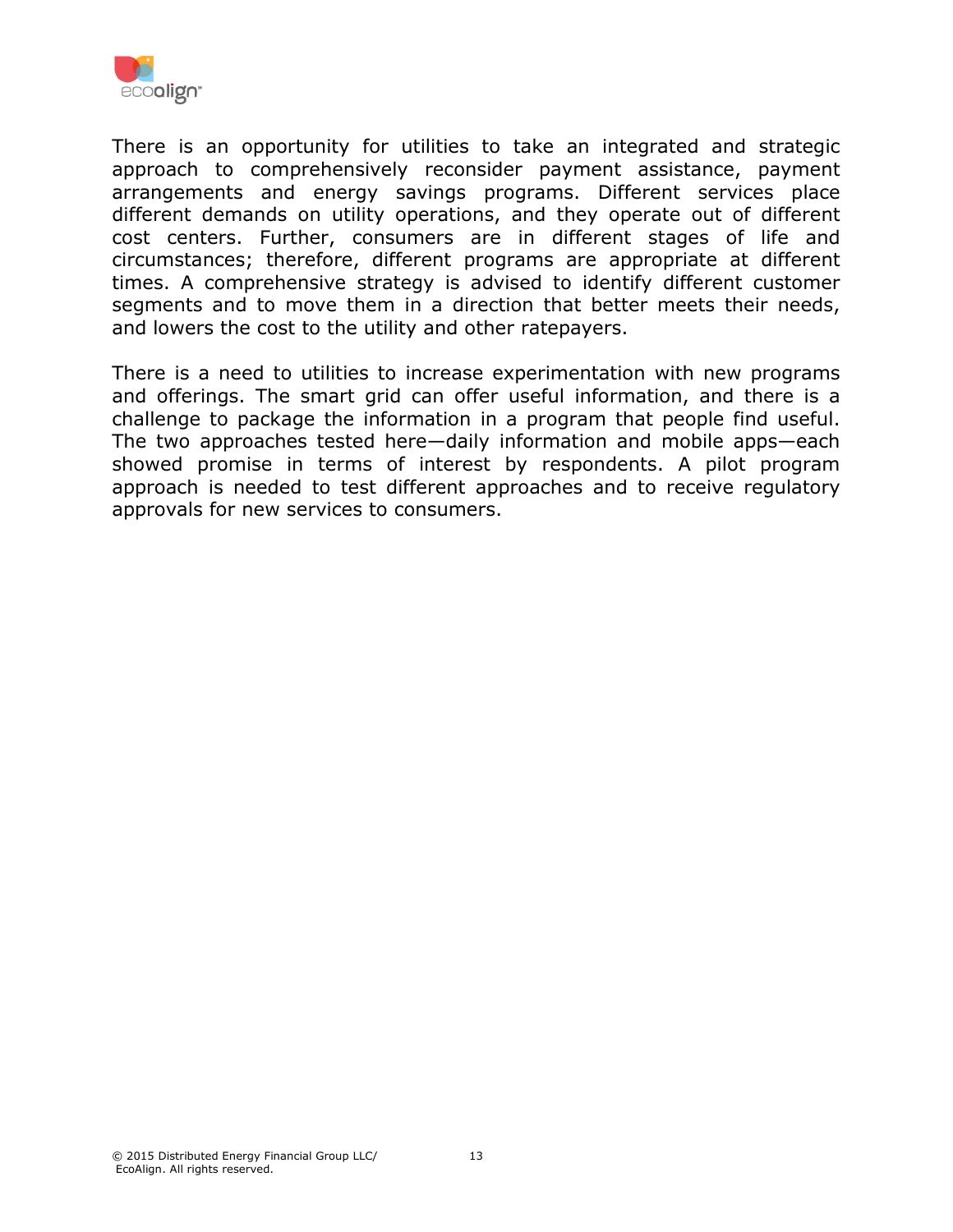

**For more information about this survey, please contact Jamie Wimberly at 202-483-4443 or jwimberly@defgllc.com.**

**For more information about EcoAlign and DEFG, visit our website: defgllc.com.**

#### **EcoAlign: The Energy and Environment Agency**

EcoAlign is the energy and environment marketing agency. We develop and execute marketing strategies for utilities, renewable energy providers and companies operating in the energy and environment space. We are uniquely suited to help companies achieve their business objectives, from reaching efficiency program targets and improving customer satisfaction, to launching new products, increasing market share and repositioning for growth in the green tech space.

#### **Distributed Energy Financial Group LLC**

DEFG is a management consulting firm focused on energy. Our vision is that customers are core to the future of energy: as a resource, to reduce risk, and to increase revenue potential. Our mission is to help clients engage with customers to create value in the energy commodity market place and to enhance the customer experience. Our clients include energy utilities, technology companies, energy suppliers and energy solution providers. We focus on business strategy and planning, regulatory, customer service and operations, marketing and product development, and analysis of customer-facing technologies.

#### **Methodology**

The Russell Omnibus was conducted nationally via the internet among 723 adults, 18 years of age or older, with household incomes of less than \$50,000, in November 2014. Figures for gender, age, and geography were weighted where necessary to match their actual proportions in the population.

In theory, with probability samples of this size, one could say with 95 percent certainty that the results have a statistical precision of plus or minus 3.6 percentage points of what they would be if the entire adult population had been polled with complete accuracy. Unfortunately, there are several other possible sources of error in all polls or surveys that are probably more serious than theoretical calculations of sampling error. They include refusals to be interviewed (non-response), question wording, question order and weighting. It is impossible to quantify the errors that may result from these factors. This online survey is not a probability sample. Online sample for the study was drawn from Survey Sampling International's SurveySpot online consumer panel. Survey Sampling is recognized as the premier sample provider in the market research industry. The SurveySpot panel currently has 1.6 million panel members who are recruited using a wide variety of online and offline methods, including website registrations, email invitations and telephone recruiting. For this study, invitations were emailed to potential respondents targeted by gender, age, census region and ethnicity.

**These statements conform to the principles of disclosure of the National Council on Public Polls.**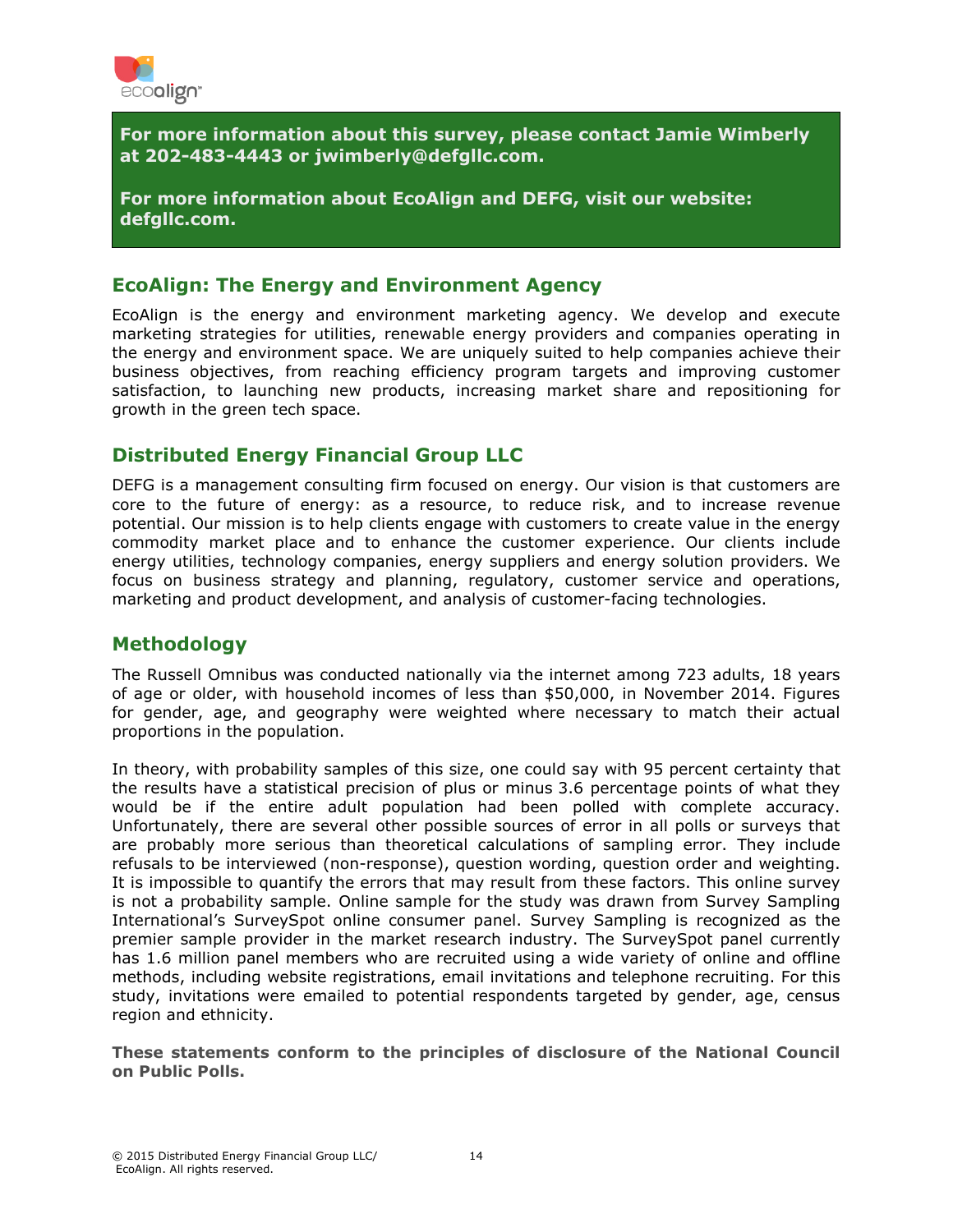

## **Addendum: Survey Results**

The survey results are presented here in the order that the questions were asked. The wording of each question appears in footnotes. The boxed percentages are significantly different from a corresponding column with 95 percent confidence.

Other charts are available that display cross tabulation with other questions. Many of these are available on request.



#### *Trouble Paying Electric and Heating Bills[10](#page-15-0)*

<span id="page-15-0"></span> $10$  Q.1: Do you have trouble paying your electric and heating bills? (The subsequent footnotes each contain the question just as it was asked.)  $\overline{a}$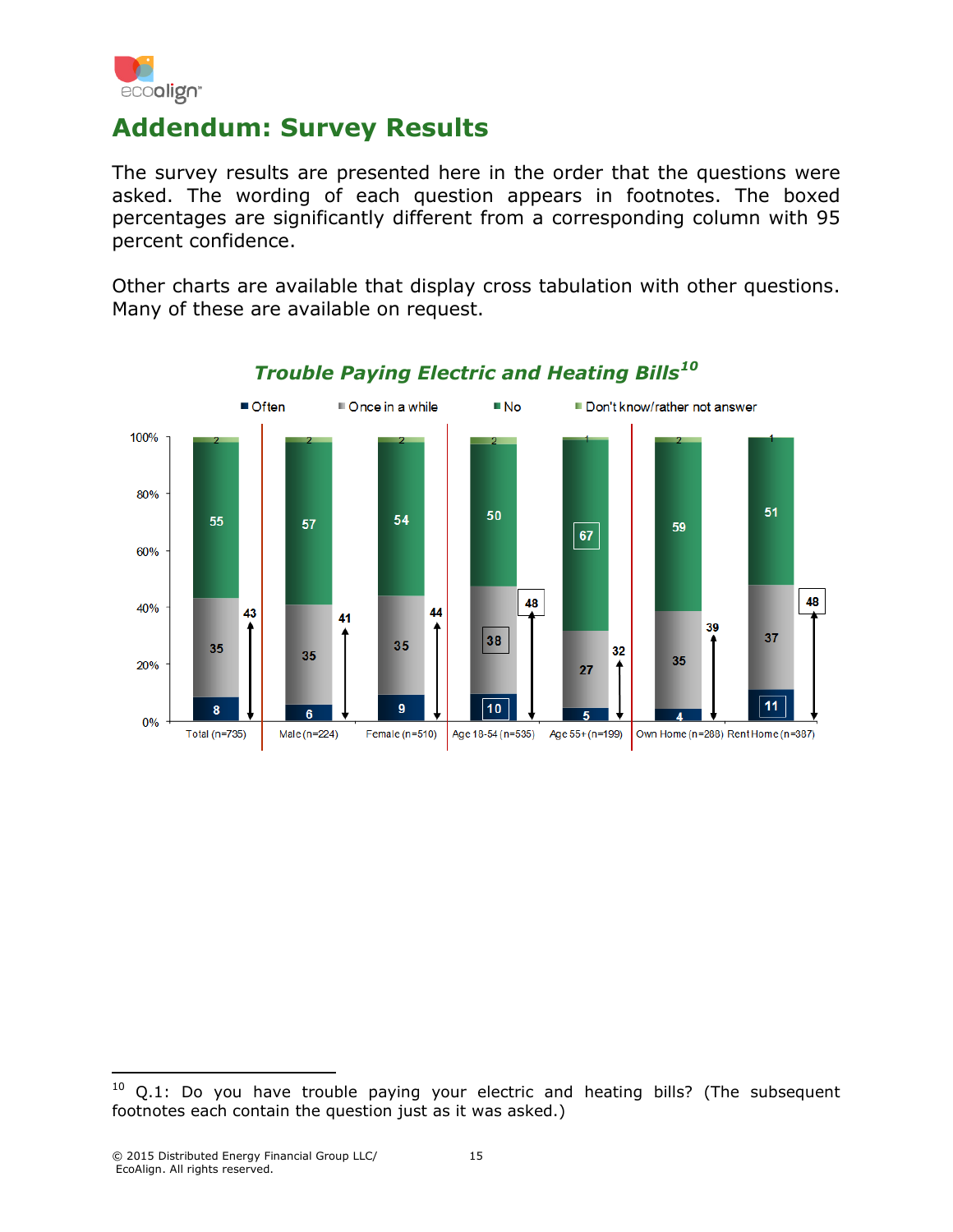



#### *Difficulty Saving Money on Electric and Heating Bills[11](#page-16-0)*

#### *Past Year Assistance Paying Utility Bills[12](#page-16-1)*



<span id="page-16-0"></span> $11$  Q.2: How hard is it to save money on your electric and heating bills?  $\overline{a}$ 

<span id="page-16-1"></span> $12$  Q.3: Have you received any assistance paying your utility bills during the past year?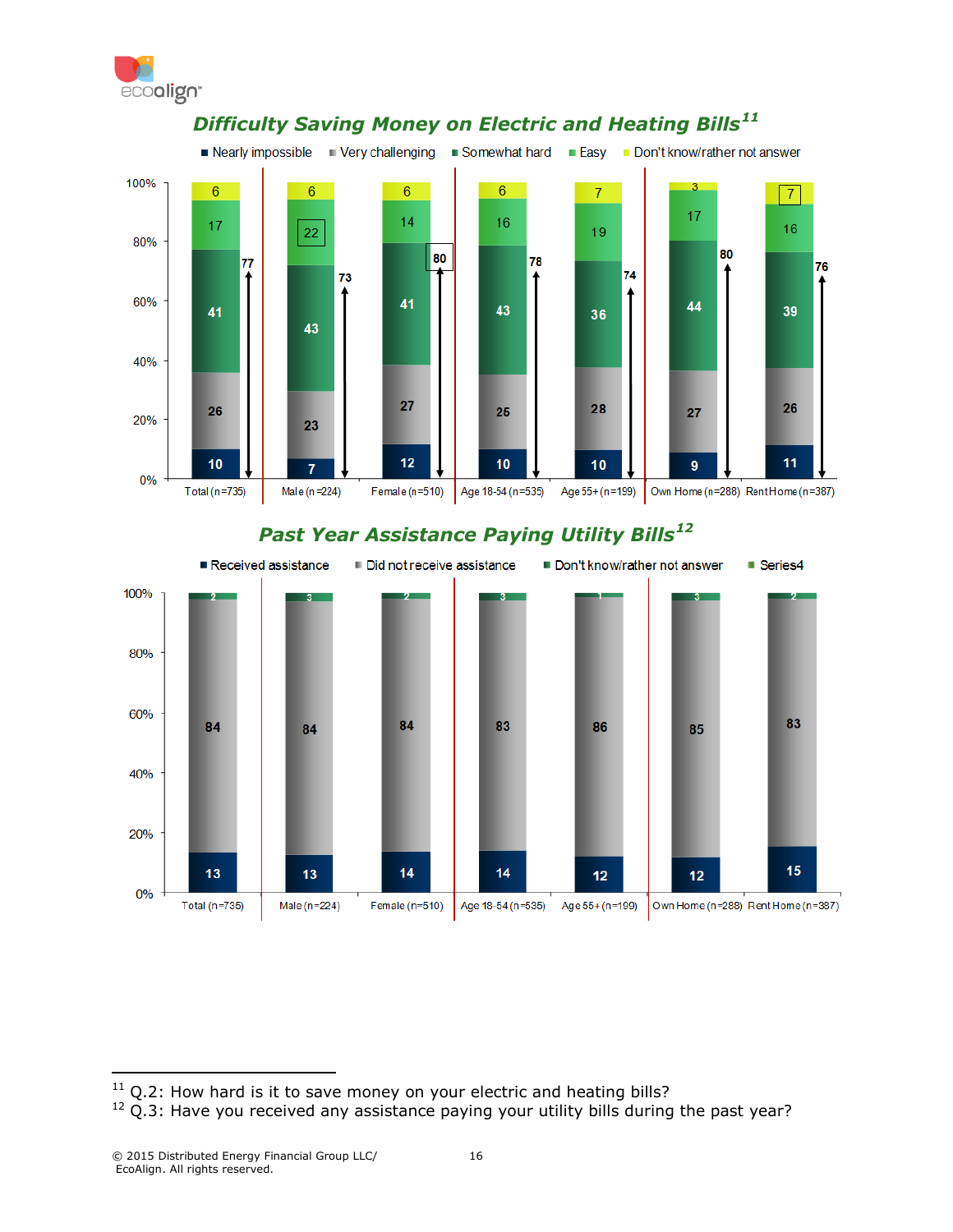

## *Types of Bills Received and Paid[13](#page-17-0)*

| Total Respondents with HH Income <\$50,000 | Total          | Male            | Female          | 18-54            | $55+$          | Own            | Rent            |
|--------------------------------------------|----------------|-----------------|-----------------|------------------|----------------|----------------|-----------------|
|                                            | (735)          | (224)           | (510)           | (535)            | (199)          | (288)          | (387)           |
|                                            | $\%$           | $\%$            | $\%$            | $\%$             | $\%$           | $\%$           | $\%$            |
| <b>TV/Phone Service (net)</b>              | 95             | 95              | $\overline{94}$ | 94               | 96             | 94             | 96              |
| Telephone/mobile phone                     | 89             | 90              | 89              | 89               | 91             | 89             | 90              |
| Cable TV                                   | 67             | 69              | 67              | 65               | 74             | 68             | 72              |
| Utilities (net)                            | 91             | 86              | $\overline{93}$ | $\underline{90}$ | 92             | 97             | $\overline{90}$ |
| Electric utility                           | 86             | 82              | 88              | 85               | 90             | 93             | 86              |
| Heating                                    | 57             | 54              | 59              | 55               | 64             | 68             | 51              |
| Water and sewer                            | 57             | 56              | 57              | 56               | 60             | 74             | 47              |
| Loans (net)                                | $\frac{38}{5}$ | $\overline{38}$ | 38              | 44               | $\frac{24}{1}$ | $\frac{36}{5}$ | $\overline{39}$ |
| Vehicle loan payment                       | 28             | 24              | 30              | 30               | 21             | 26             | 28              |
| Student Ioan payment                       | 18             | 19              | 18              | 23               | 4              | 13             | $\overline{22}$ |

#### *Bill Paid First or Second When Cash is Limited[14](#page-17-1)*

| Total Respondents with HH Income <\$50,000 | Total           | Male           | Female          | 18-54          | $55+$          | Own       | Rent            |
|--------------------------------------------|-----------------|----------------|-----------------|----------------|----------------|-----------|-----------------|
|                                            | (735)           | (224)          | (510)           | (535)          | (199)          | (288)     | (387)           |
|                                            | $\%$            | $\%$           | $\frac{0}{0}$   | $\%$           | $\%$           | $\%$      | $\%$            |
| Utilities (net)                            | 85              | $\frac{79}{2}$ | 87              | 84             | 87             | 93        | 83              |
| <b>Electric utility</b>                    | 74              | 70             | 76              | 73             | 78             | 81        | 73              |
| Heating                                    | 34              | 33             | 34              | 31             | 42             | 47        | 25              |
| Water and sewer                            | 26              | 23             | 27              | 28             | 22             | 30        | 25              |
| <b>TV/Phone Service (net)</b>              | $\frac{33}{2}$  | $\frac{40}{5}$ | $\frac{31}{2}$  | $\frac{33}{2}$ | $\frac{35}{5}$ | 21        | 41              |
| Telephone/mobile phone                     | 28              | 31             | 26              | 27             | 29             | 16        | 34              |
| Cable TV                                   | 9               | 14             | 7               | 9              | 10             | 7         | 11              |
| Loans (net)                                | $\overline{22}$ | <u>19</u>      | $\overline{23}$ | 25             | 13             | <u>15</u> | $\overline{24}$ |
| Vehicle loan payment                       | 18              | 14             | 19              | 20             | 12             | 14        | 19              |
| Student loan payment                       | 5               | 6              | 4               | 6              | 1              | 3         | 5               |

<span id="page-17-0"></span> $^{13}$  Q.4a: Which, if any, of the following bills do you receive and pay? l

<span id="page-17-1"></span> $14$  Q.4b: When cash is limited which bills do you pay first? Of the following bills you indicated you received and pay, please rank the following with regard to priority for payment.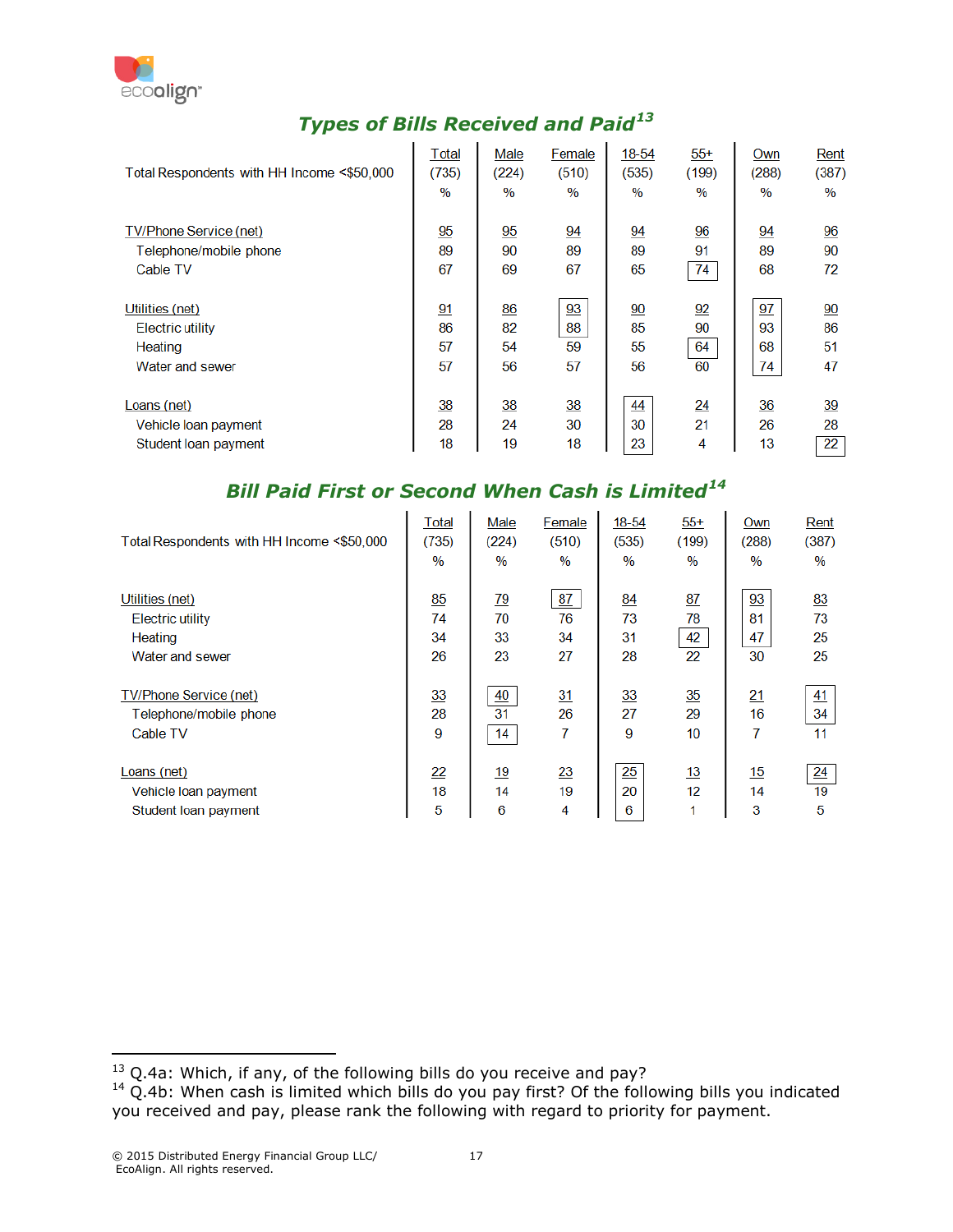

#### *Usefulness of Information Provided by Utilities to Help Manage Bills[15](#page-18-0)*



#### *Are Communications from Local Utility Easy or Hard to Understand[16](#page-18-1)*





 $\overline{a}$ 

<span id="page-18-0"></span> $15$  Q.5: Most electric and natural gas utilities provide information to help customers manage the utility bill. Which of the following describes your feelings about the usefulness of the information you receive?

<span id="page-18-1"></span> $16$  Q.6: Are the communications from your local utility "easy" or "hard" to understand?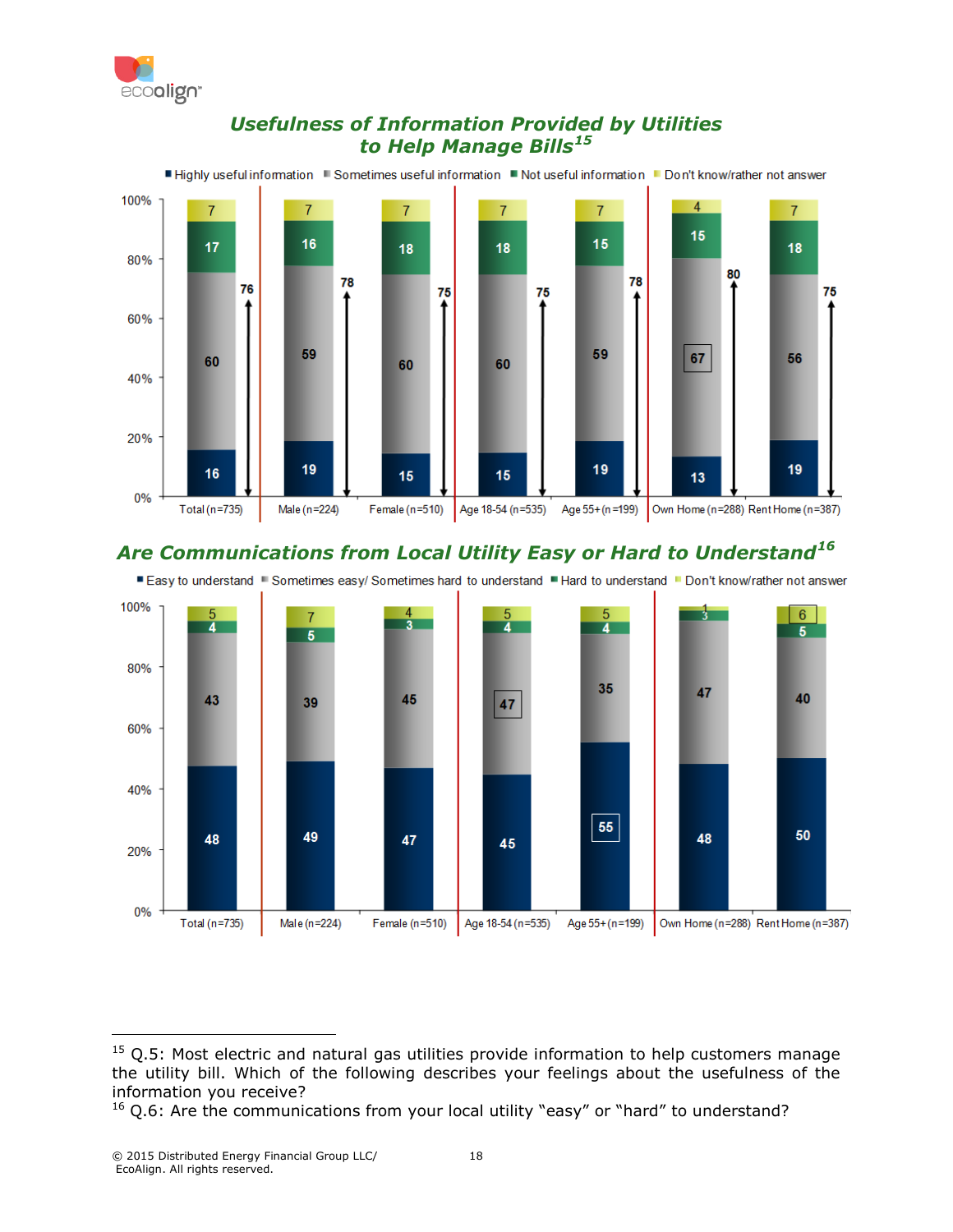

#### *Have Made a Payment Arrangement with Local Utility During Past Year[17](#page-19-0)*



#### *One Word to Describe Experience of Making Payment Arrangement[18](#page-19-1)*



<span id="page-19-0"></span> $17$  Q.7: A "payment arrangement" with a utility allows you to make several payments for a large utility bill, or allows you to pay off a past due amount over time. Are you currently using, or have you had to make a payment arrangement with your local utility during the past year?  $\overline{a}$ 

<span id="page-19-1"></span> $18$  Q.8: What one word would you use to describe the experience of making a payment arrangement?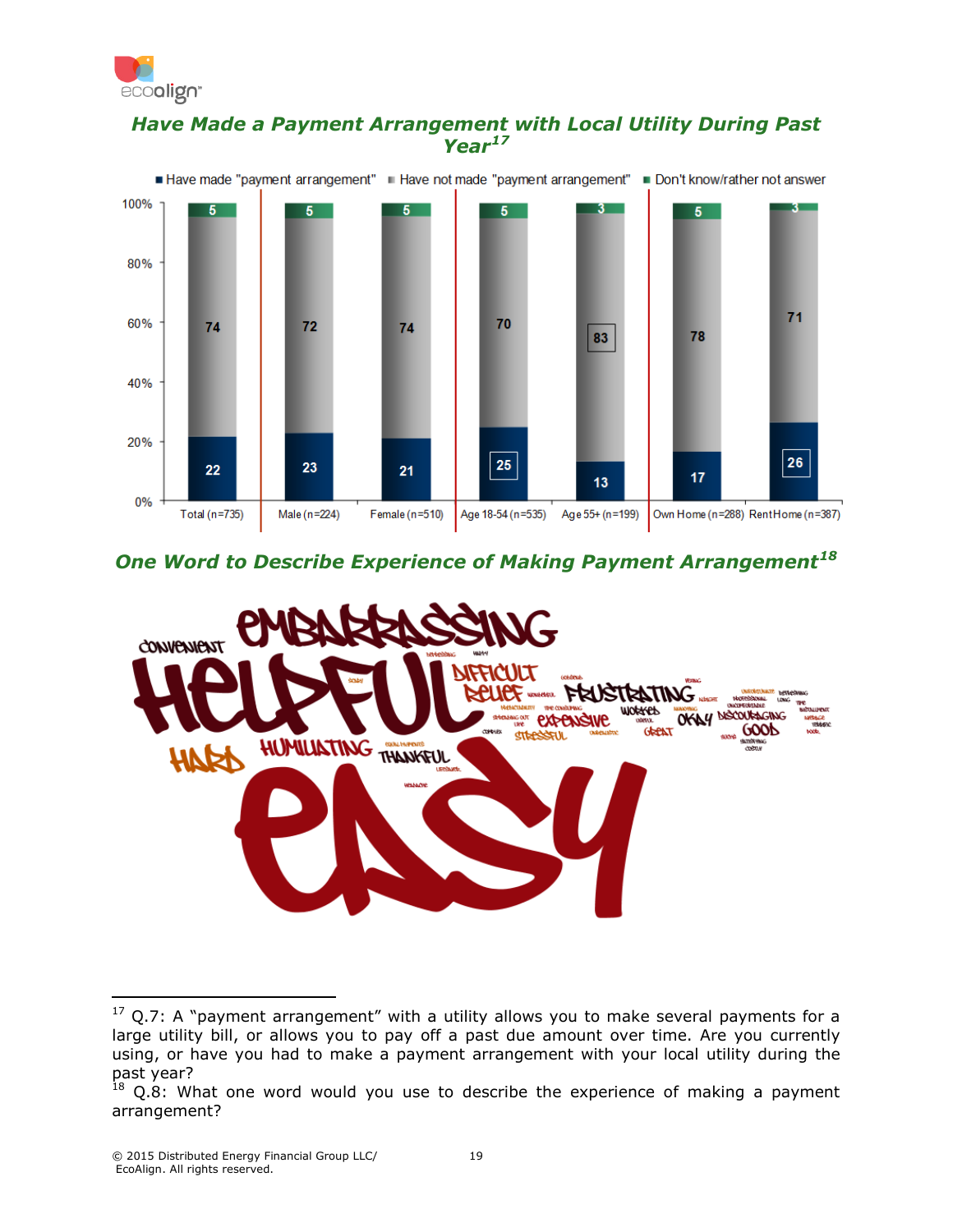

#### *Want More Information on Types of Payment Arrangements or Payment Options Available[19](#page-20-0)*



#### *Awareness of Programs to Help Manage and Pay Utility Bills (Top-2-Box; Rated 9 or 10 on a 10-point Scale; Fully Aware)[20](#page-20-1)*



<span id="page-20-0"></span> $19$  Q.9: Would you like more Information on the various types of payment arrangements or payment assistance options that are available?

 $\overline{a}$ 

<span id="page-20-1"></span> $^{20}$  Q.10: Using a scale of 1 to 10, how aware are you of each of the following programs to help you manage and pay your utility bills?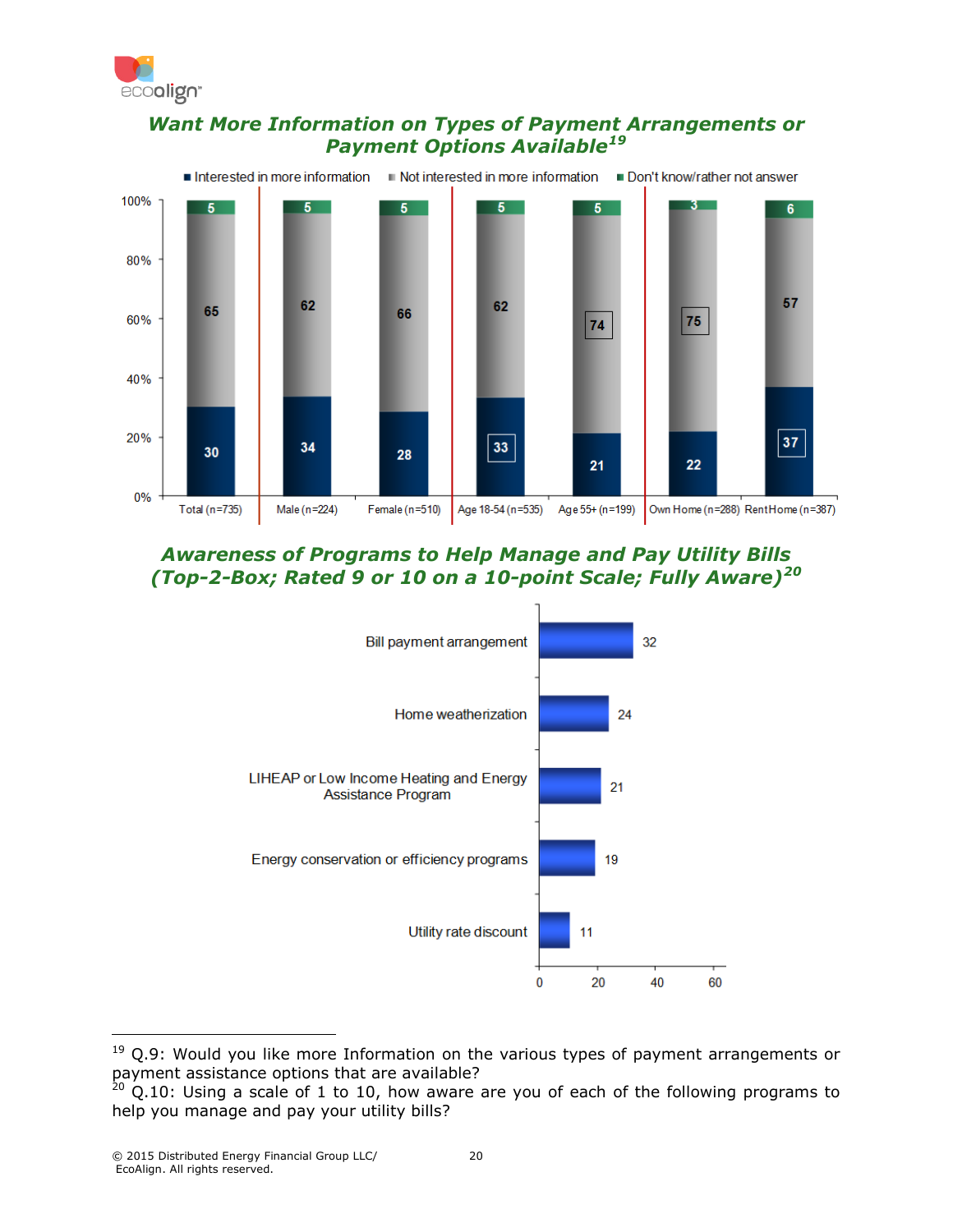

#### *Programs Ever Relied on to Manage Monthly Utility Bills[21](#page-21-0)*



#### *How Typically Hear About Utility Programs to Save Energy[22](#page-21-1)*



<span id="page-21-0"></span> $21$  Q.11: Which, if any, of the following programs have you ever relied on to manage your monthly utility bills? l

<span id="page-21-1"></span> $22$  Q.12: How do you typically hear about utility programs to save energy?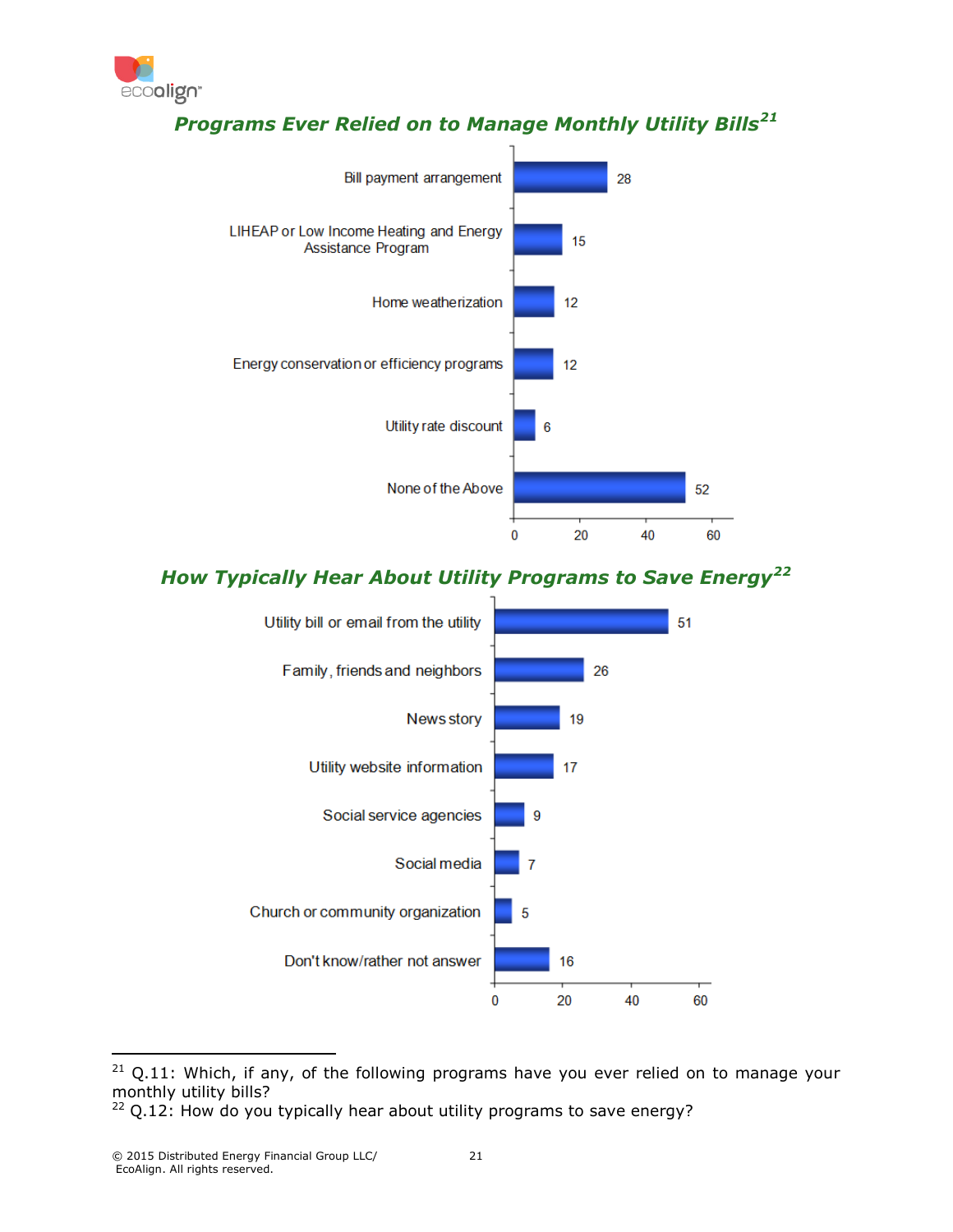



#### *Customer Reaction to Daily Information Program Concept[23](#page-22-0)*





<span id="page-22-0"></span> $23$  Q.13: Assume that your local electric utility actively helps you set a specific energy savings goal, provides daily information about how you did yesterday toward your goal, and provides matching incentives every day for every dollar saved. How interested would you be to participate in the program?  $\overline{a}$ 

<span id="page-22-1"></span> $24$  Q.14: How much would you need to save to be interested in participating in an energy or bill savings program?